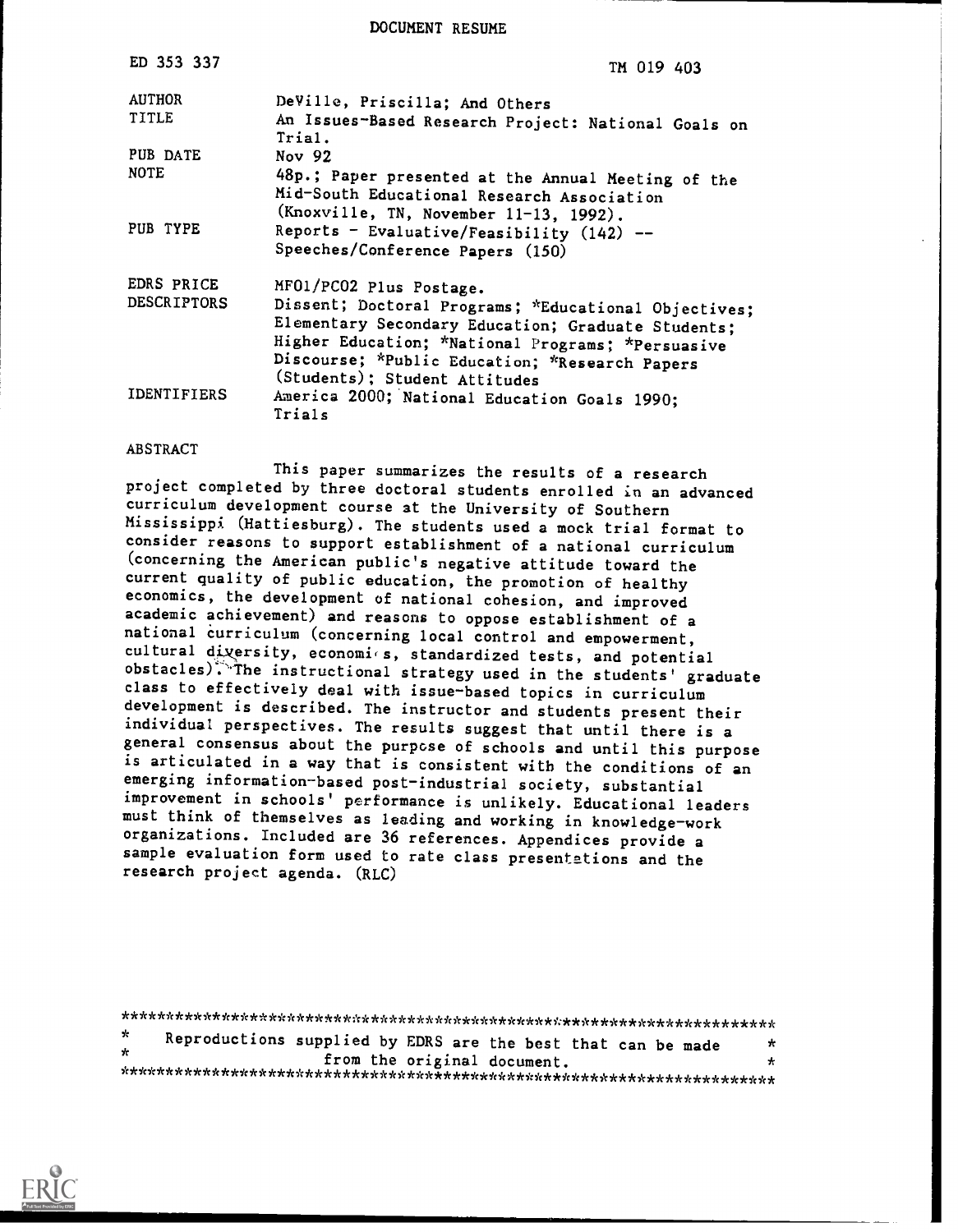- U.S. DEPARTMENT OF EDUCATION Office of Educational Research and Improvement EDUCATIONAL RESOURCES INFORMATION
- CENTER (ERIC)<br>In This document has been reproduced as<br>received from the pa son or organization onginating it.
- 0 Minor changes have been mad\* to improve reproduction Quality

Points of view or opinions stated in this docu-ment do not necessarily represent official OERI position or policy

"PERMISSION TO REPRODUCE THIS MATERIAL HAS BEEN GRANTED BY

 $S$ ANDRA $\lambda$ . GUPTON

TO THE EDUCATIONAL RESOURCES INFORMATION CENTER (ERIC)."

## AN ISSUES-BASED RESEARCH PROJECT: NATIONAL GOALS ON TRIAL

Priscilla DeVille, Ann Georgian, Charles Scriber, & Sandra Gupton University of Southern Mississippi Division of Educational Leadership & Research

Paper accompanying display session at Mid-South Educational Research Association Meeting Knoxville, Tennessee November, 1992

NATIONAL GOALS ON TRIAL

# BEST COPY AVAILABLE

2

 $\frac{1}{2}$ 

 $\sim$ 

 $\epsilon$ 

- 15

 $\mathbf{r}$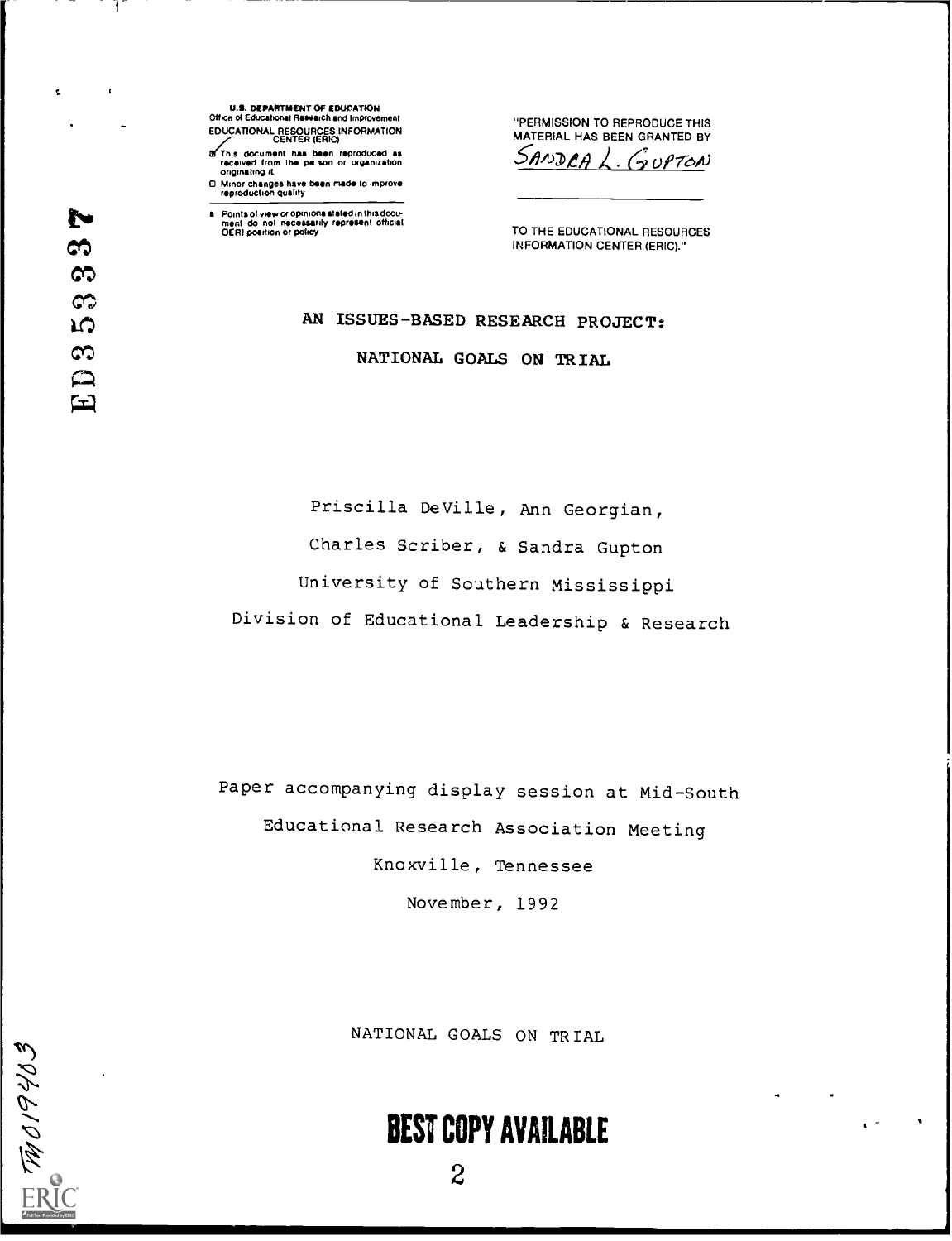2

## Abstract

One of the many current issues related to education concerns the development of a national curriculum. President Bush's and the governors' National Goals unveiled in January of 1990 have led to increasing attention to a national curriculum. The movements toward global education, more accountability and educational equity for all students have added to the fuel for a common, national curriculum for all students. On the other hand, there is widespread movement toward decentralization of school systems to create more local, site-based autonomy in all phases of school operation, including curriculum decisions.

The focus of this paper is a summary of the findings that resulted from a research project completed by three doctoral student enrolled in an advanced curriculum development course. The pro's and con's of developing a national curriculum are explored.

A second purpose of the paper is to explain the instructional strategy used in a graduate class to deal effectively with issue-based topics in curriculum development. The instructor and students respond to the experience by describing their individual perspectives.



 $\mathbf{S}$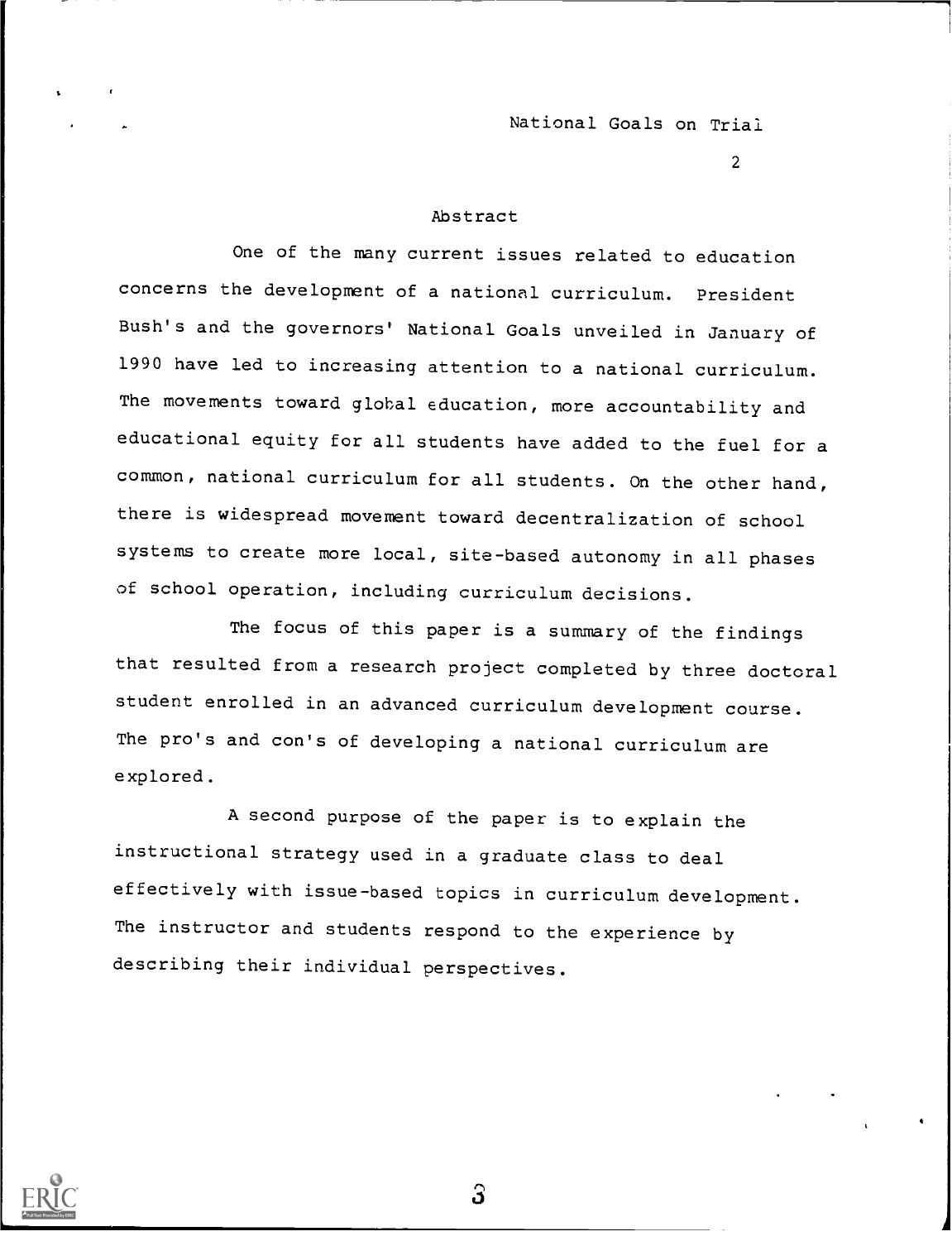3

An Issues-Based Research Project: National Goals on Trial

#### The Instructional Perspective

At all levels of education, there is a need for more reflective teaching and learning practices. Reform movements are doomed to fail if this key element is not addressed. Higher education classrooms are certainly no exception and may well be the cornerstone of true educational reform in this nation. If programs preparing future teachers and administrators do not embrace reflective, strategic practices, the likelihood that such changes will occur more widespread at lower levels seems remote.

In a review of educational reform movements, Rick Breault (1991) concludes that programs of teacher education need to be revamped and designed to nurture adaptability, reflection, and professionalism. Among Breault's many suggestions for improving higher education courses are the following:

- 1. Providing more /extended periods of action and reflection;
- 2. Helping students identify sources of uncertainty and see a greater range of uncertainties;
- 3. Giving special attention to the challenge of professional decision-making under "real world" conditions of multiple and competing demands and expectations;
- 4. Emphasizing the importance of adaptabililty and spontaneity

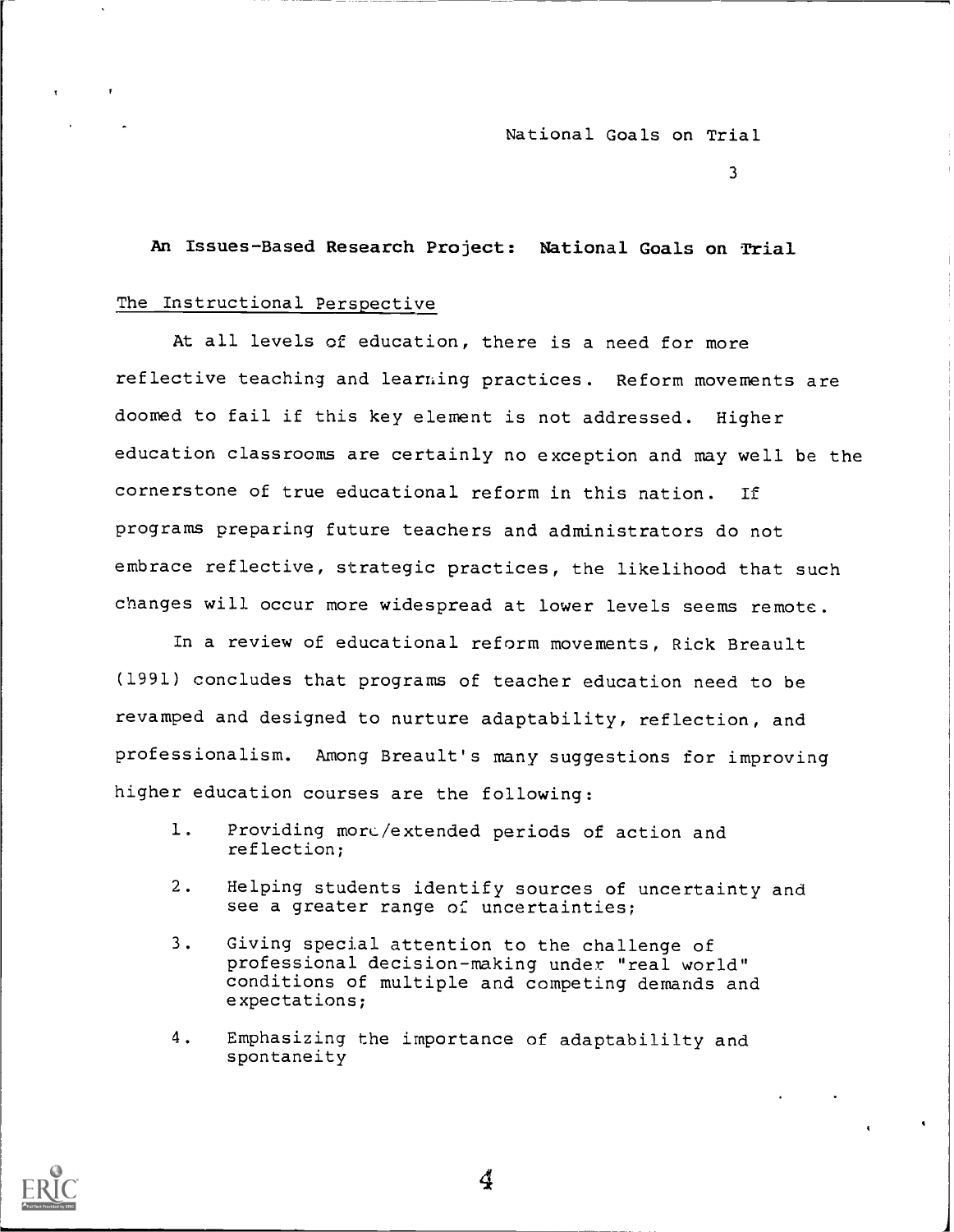4

## 5. Conducting research in problem-solving sessions with peers and in group projects.

Teacher as facilitator and resource-agent of a class in which students are involved more in small, cooperative group work is a model of teaching and learning applicable to higher education classrooms as well as in the K-12 context where this movement has typically focused (Slavin, 1989). In their work with improving the preparation of educational administrators, Bridges and Hollinger (1991) offer problem-based curricula as a promising approach that is designed to foster more independence and initiative among students who pursue problem-solving within the context of small group work rather than sit passively attending lectures. The group work allows for what these researchers call more "elaboration" of information through interaction with other students and exchanging of ideas and view points. This elaboration is similar to what Breault calls "extended periods of action and reflecting" wherein students have time, space, and circumstances to inquire, think, and talk, about topics among each other. Whatever it is called - elaboration, cooperative learning or action and reflection - an important common aim of this type of class/activity is to provide for redundant use of information which leads to better understanding, quicker recall, and less forgetting (Bridges, Hollinger, 1991).

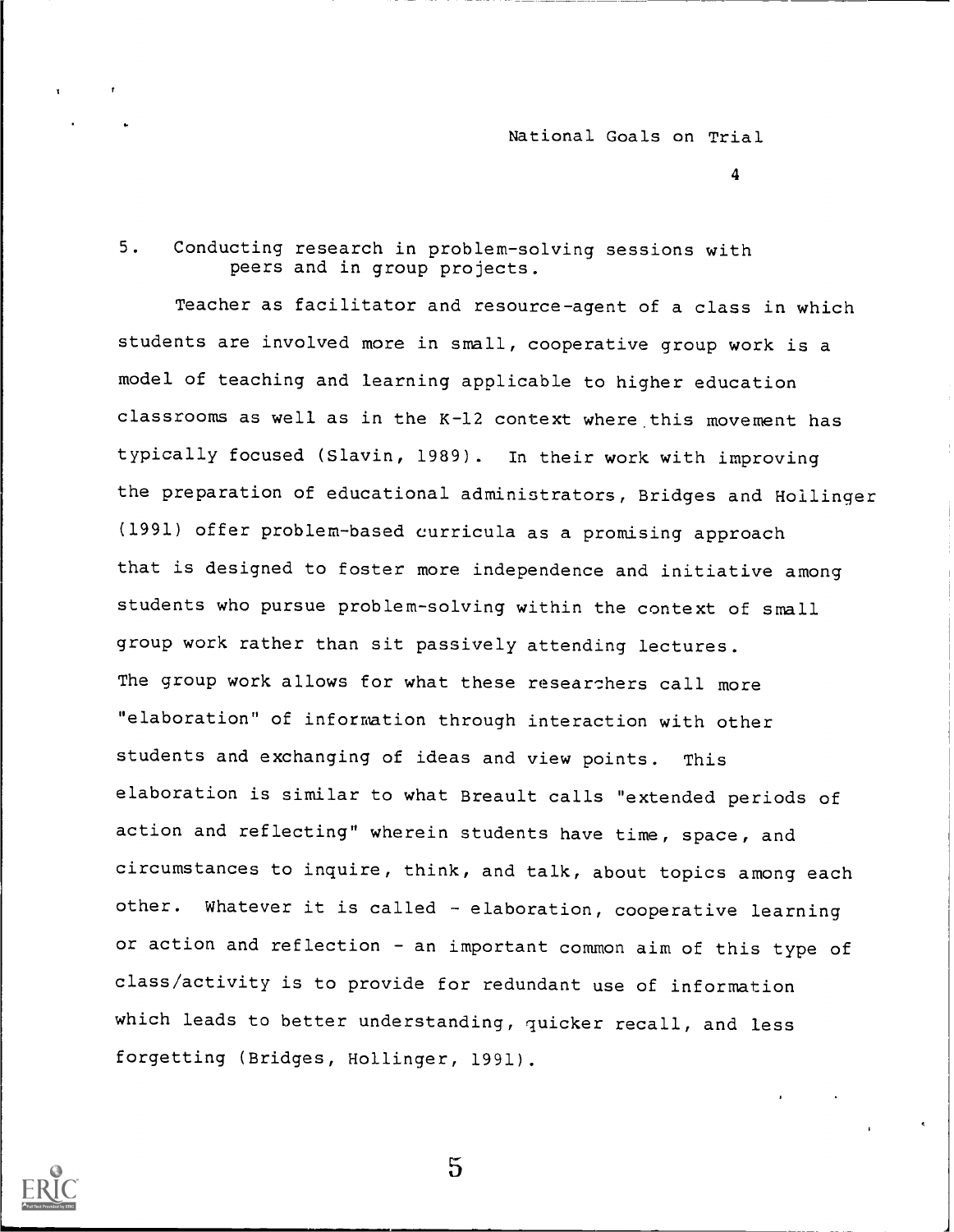$\overline{5}$ 

Higher education faculty are notoriously reliant on lectures and instructor-led discussions as their primary approaches to instruction. While higher education students are no doubt more capable of learning in this context than the general population of K-12 classrooms, they too could benefit from improved instruction. More importantly they would more likely practice as they have been taught, not merely told.

## Teaching Strategy

With these concerns in mind and a commitment to practice what I preached, I set out to design a course in advanced curriculum development that would model good, research-based practices for reflective classroom instruction and learning. In this threehour, weekly class were eleven graduate students who were primarily veteran, employed educators working on advanced degrees in educational administration. These students were our today's and tomorrow's leaders and were, or soon would be, at the helm of educational reform. I wanted to broaden the knowledge bases and perspectives of students while capitalizing on their rich and varied expertise and backgrounds.

In this context, the idea for using group-based assignments to research critical issues in curriculum development emerged. Today's assortment of critical issues in the curriculum field is broad and ripe for debate. The first task was to narrow the

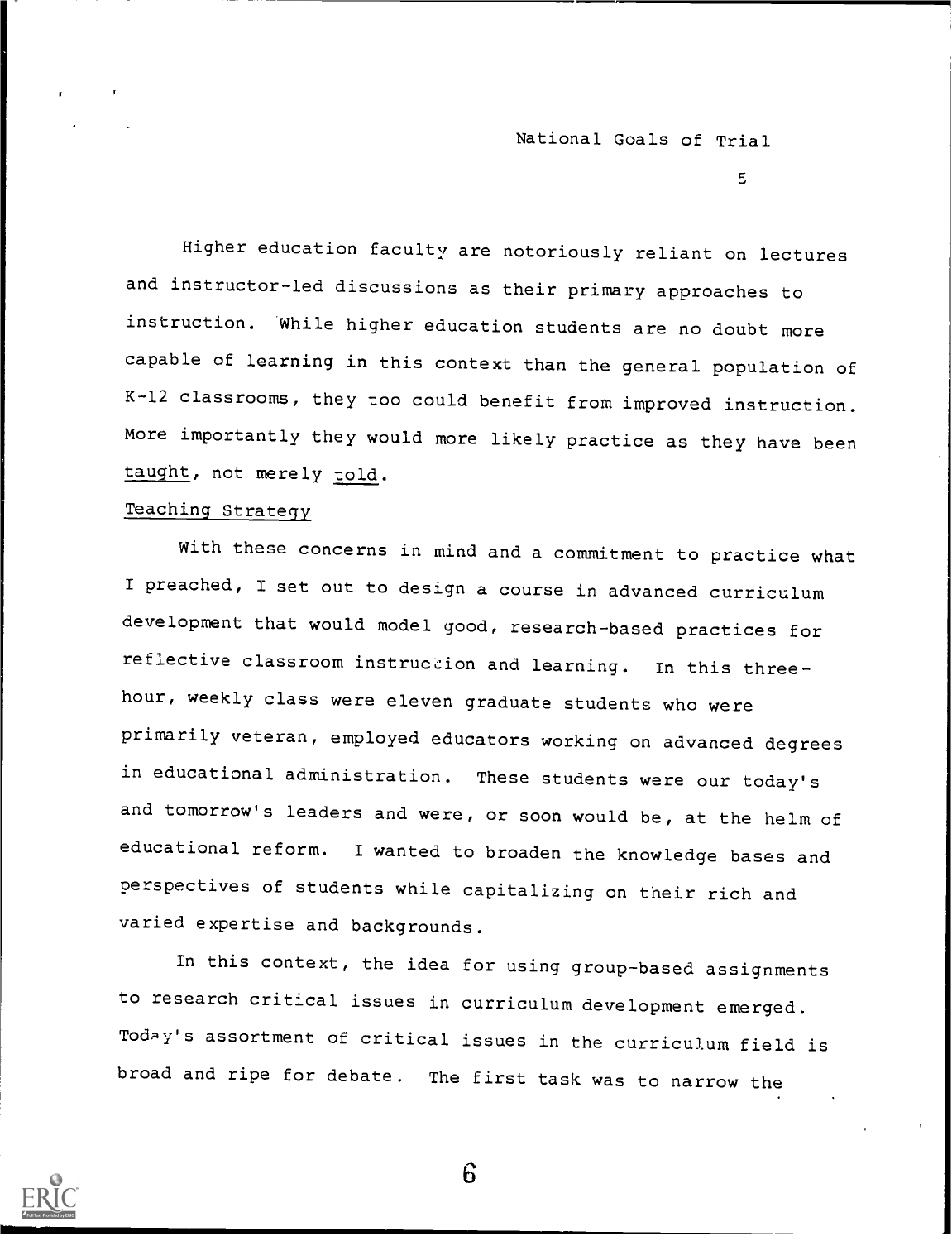6

field, to determine more specifically the content goals with students participating in the process. To accomplish this, the class participated in a brainstorming session in which I broadly assessed students' prior knowledge and elicited their particular interests in the field.

The next task was to design an assignment suited to the objectives of exploring an issues-based topic in curriculum for advanced students. Students were asked to select the priority topics from those suggested in the brainstorming session which groups of 3 or 4 students would then research as a cooperative team effort. The assignment was explained as follows.

- 1. Students would be grouped into teams according to interest (3-5 members per group)
- 2. The group's topic must be researched from all perspectives with all sides of the issue dealt with equitably.
- 3. Each group was to present on a scheduled date in  $1\frac{1}{2}$  to 2 hours the results of their research to other class members.
- 4. Each group was to develop its own presentation format using whatever instructional strategies they deemed most appropriate. The involvement of the class in the presentation topic was a primary goal.
- 5. The entire class would participate in evaluating each presentation. All members of a group would receive same grade. (see Appendix #1)
- 6. A summary of research findings and bibliography of references was to be distributed to all class members on the night of presentation.

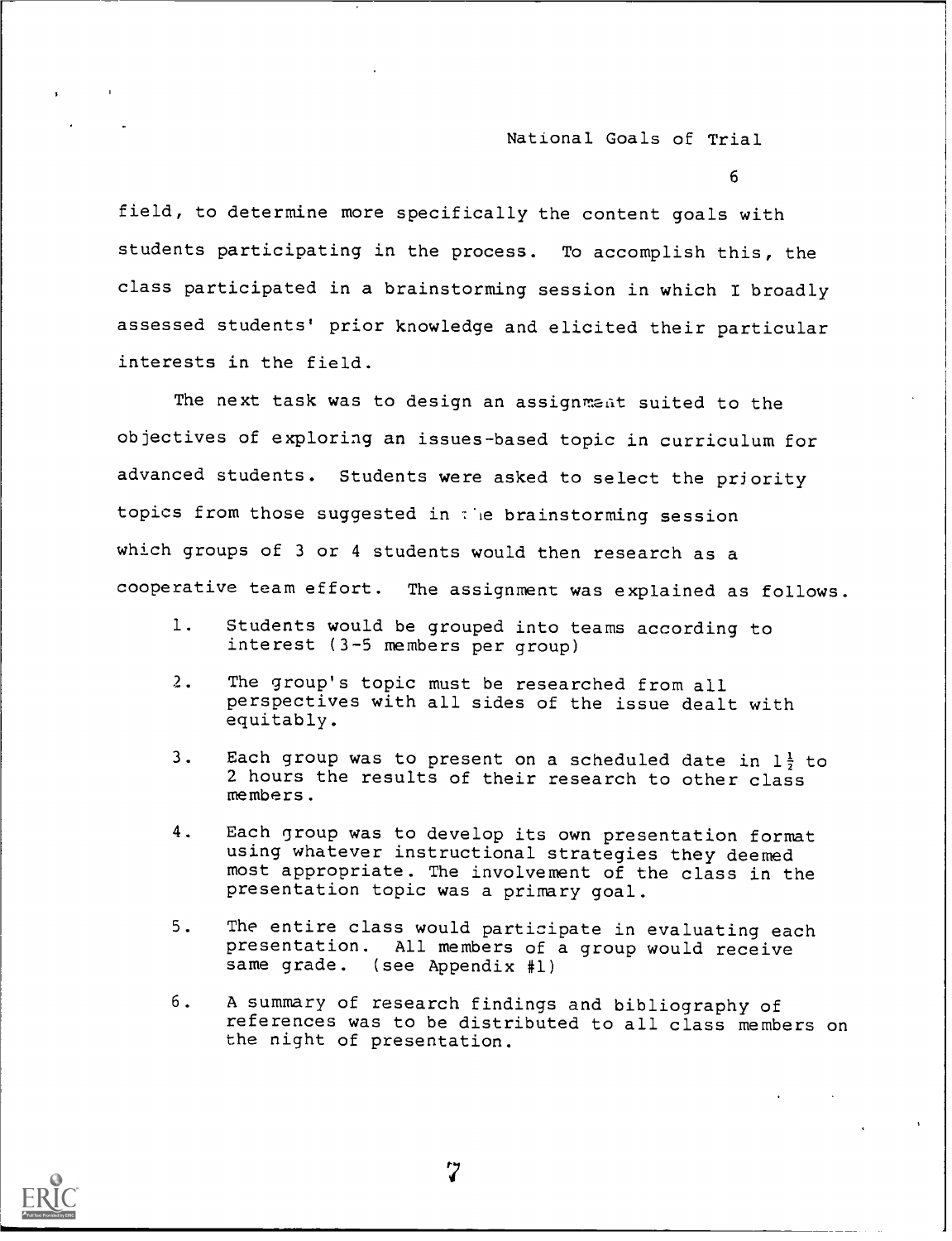$T_{\rm{max}}$  and  $T_{\rm{max}}$ 

Emphases on examining issues from all sides and involving class members were key elements in the assignment. Most of the critical issues had a range of possible positions from a far-right (pro) to a far-left (con) perspective. Students were instructed to explore all sides of the issue despite their own proclivities at that point in an objective, research-based manner and ultimately to derive a group position, the rationale behind it, and its implications on the future of education.

Topics the class chose included (1) multiculturalism in the curriculum, (2) grouping for instruction, and (3) a national curriculum. The group that chose the national curriculum were particularly successful in accomplishing the goals of the assignment. They felt so positive about the results that they wanted to share their experience with others. Their initiative resulted in this paper and the display session at the 1992 annual MSERA conference.

Not all groups are as successful as this particular group, but most find this issues-based, team approach an effective way to pursue the complex topics related to curriculum. The primary objective (for students to broaden their perspectives and intellectual grasps of educational issues) seems well-matched to the approach (group-based research projects) and has yielded several outstanding, well-developed group projects since this

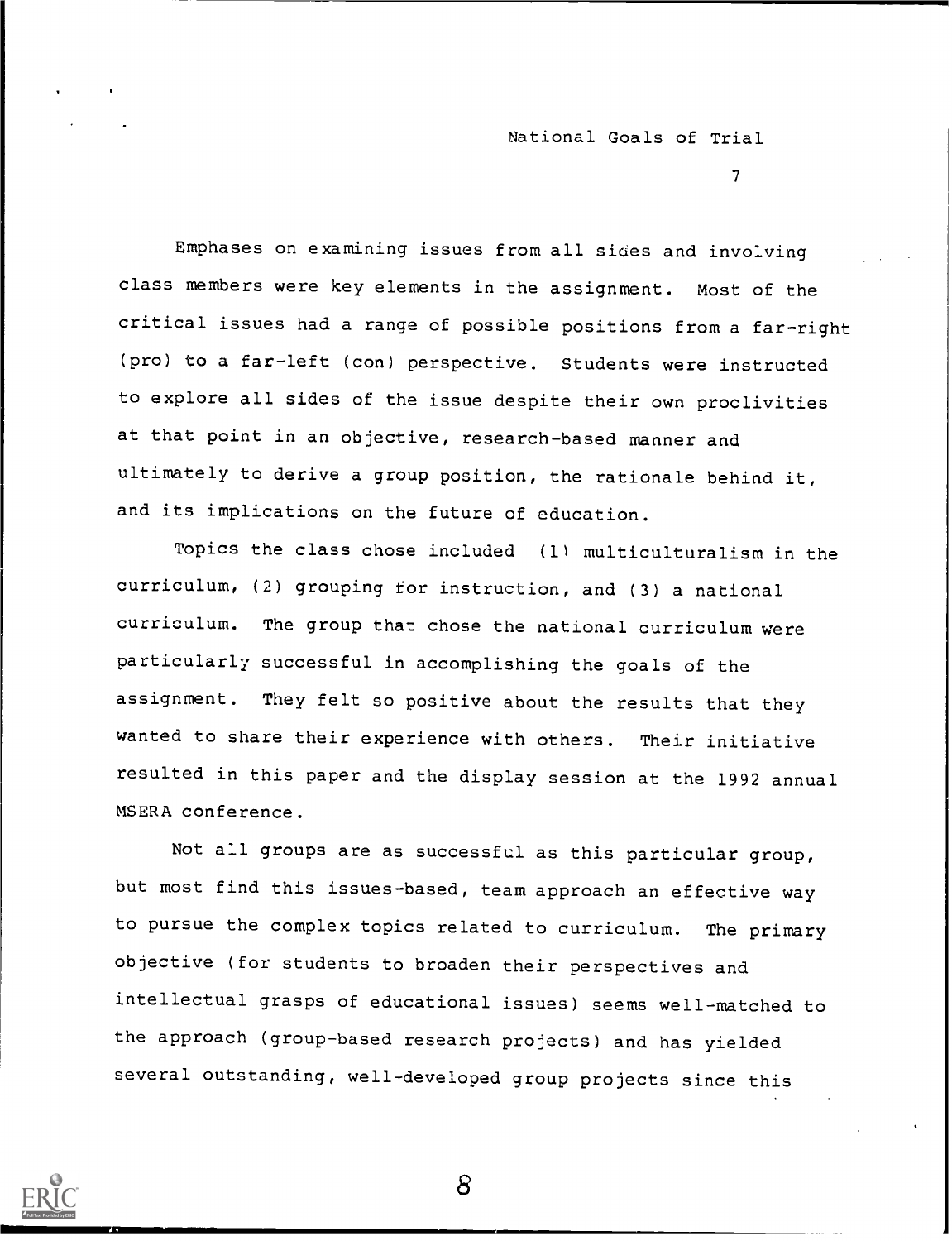8

group made its debut last spring. Directing students to approach the issue from all sides, including the most polaric, forces them to consider equitably all perspectives. Working together as a team to organize and present their findings to classmates increases their interaction and levels of dialogue regarding the issue. This "elaboration" on the information encourages the redundancy which Bridges and Hollinger espouse for increased understanding and recall. The approach accommodates many of the recommendations made by Breault as well: providing for extended periods of action and reflection; helping students identify areas of uncertainty and broaden their perspectives; and conducting research in problem-solving sessions with peers and in group projects.

The instuctor also benefits from this process. As the instructor facilitates the group work and observes the presentation, she has increased opportunity to broaden her own perspectives, hone her interaction skills, and keep abreast of the latest research and information on related topics that are "hot" and are ever changing dimensions. Indeed, growth potential for the whole class, students and instructor, is enhanced when the "straight jacket" effect of instructor as lecturer and sole disseminator of knowledge is replaced by whole class involvement

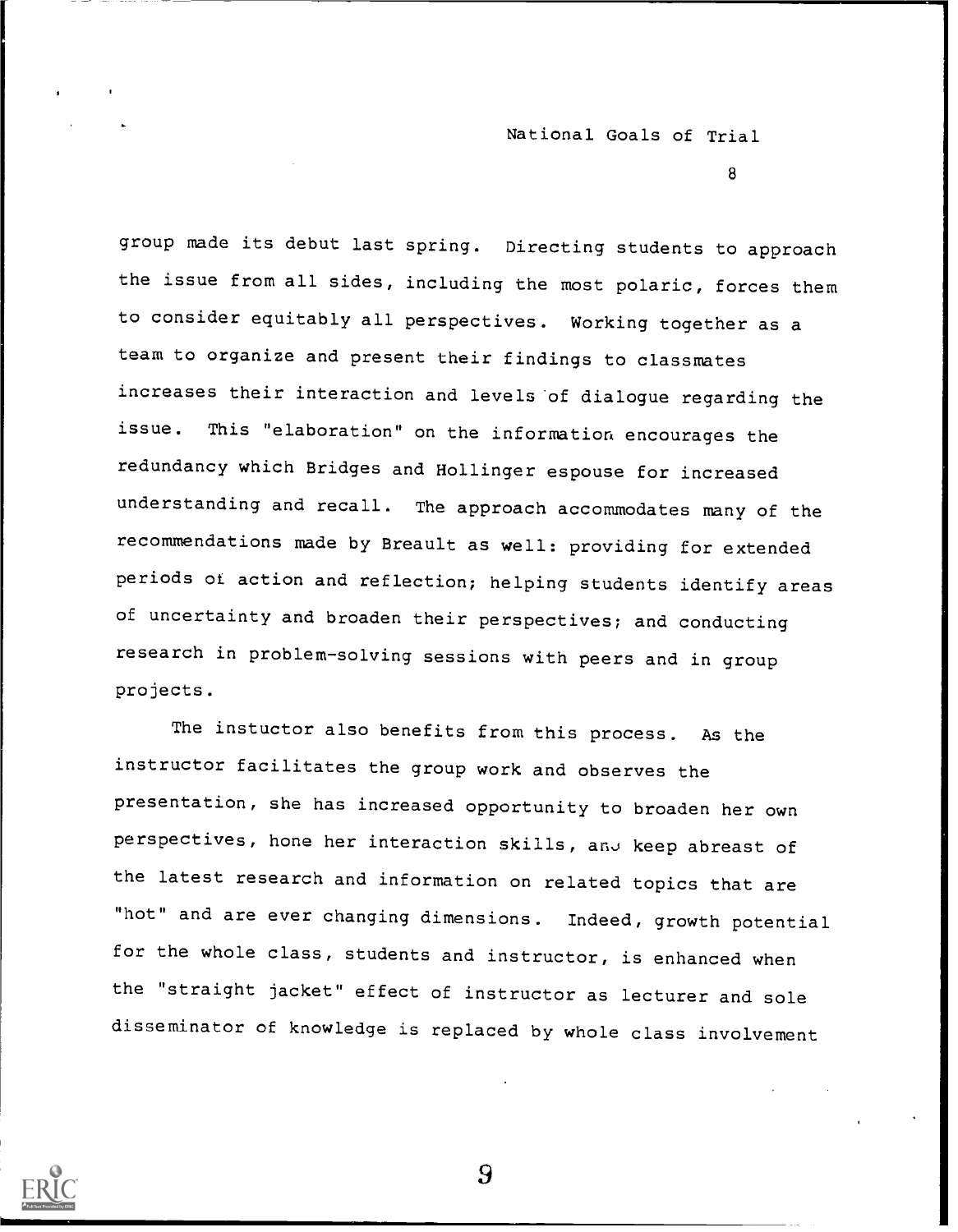9

in shared learning and teaching.

## Students' Perspective: Response to Assignment

After selecting national curriculum as a topic, our threemember group determined that a mock trial format would best satisfy the objectives of the assignment which would include the following:

- 1. This format would require us to research all sides of the issue, regardless of personal views held by individual group members;
- 2. This format would provide a stimulating, participatory approach that would keep class members engaged throughout the two-hour presentation (See Appendix #2); and
- 3. The chosen format would provide well-established roles for members to assume and would ensure individual group member participation consisting of defender of the pros, defender of the cons, and the moderator whose primary responsibility would be to explain the presentation format as well as expectations of class members. In addition, the moderator would introduce the critical nature of the topic and its merit as a national concern.

A summary of this project follows.

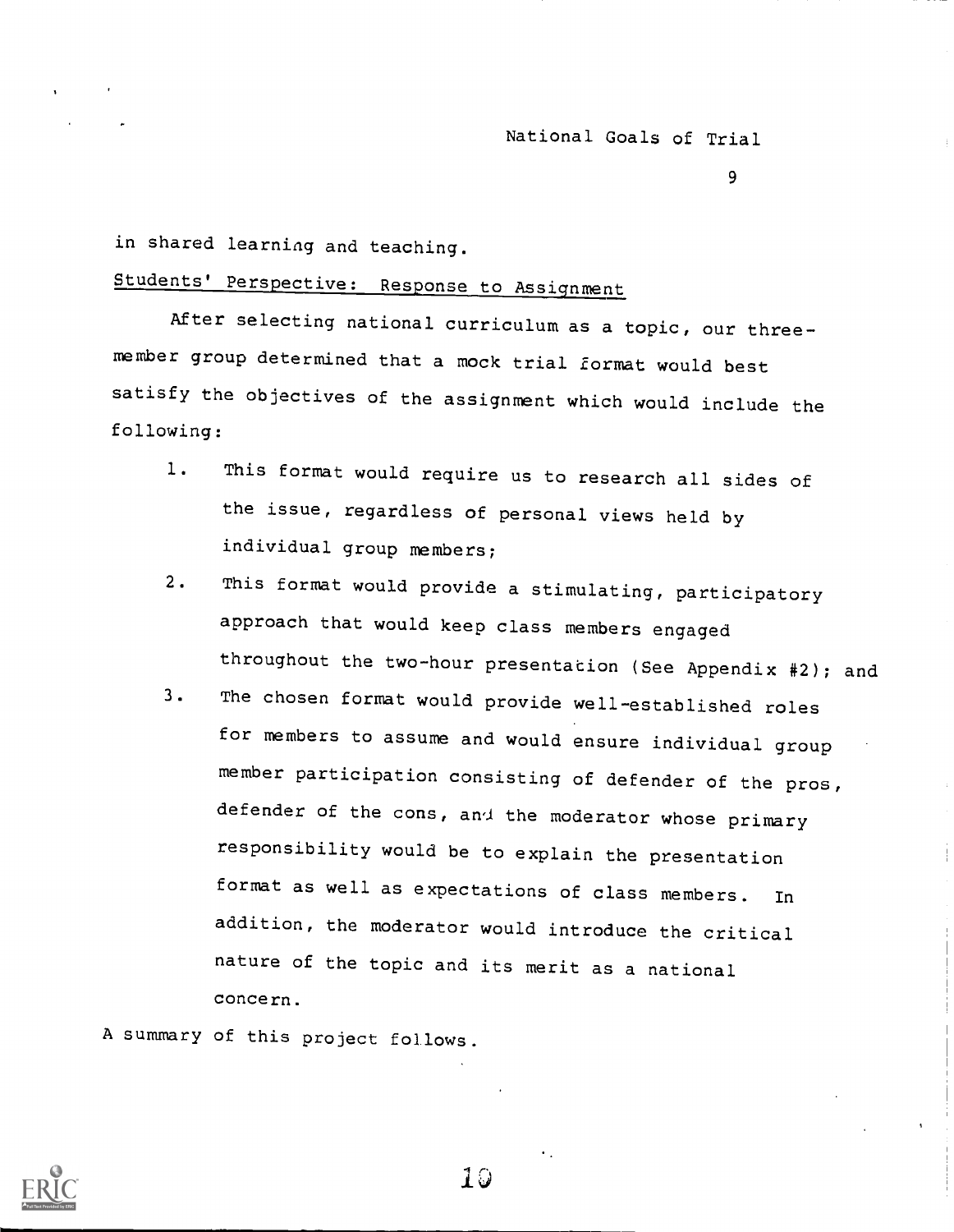National Goals on Goal

10

## Summary of Research Project's Findings

#### Introduction

National curriculum may be defined as a national plan or system for selecting content and organizing learning for the purpose of (1) improving teaching and learning; and (2) assessing school programs, teacher training, and policies that affect learning; and coordinating systematic coherence and local flexibility. This paper will attempt to present two polarities: reasons to support and reasons to oppose a national curriculum.

In order to discuss the subject of a national curriculum, one must first put it into perspective with what is occurring nationally in education, as well as in society. One aspect of a national curriculum to consider is its relationship to America 2000, President Bush's strategy for achieving six national goals. Approximately two years ago the nation's governors convened at the University of Virginia and adopted the following six National Goals for Education to be achieved by the year 2000:

- (1) Every child will come to school ready to learn;
- (2) The high school graduation rate will increase to at least 90%
- (3) American students will demonstrate competency in challenging subject matter, and every school will ensure that all students learn to use their minds well;



.11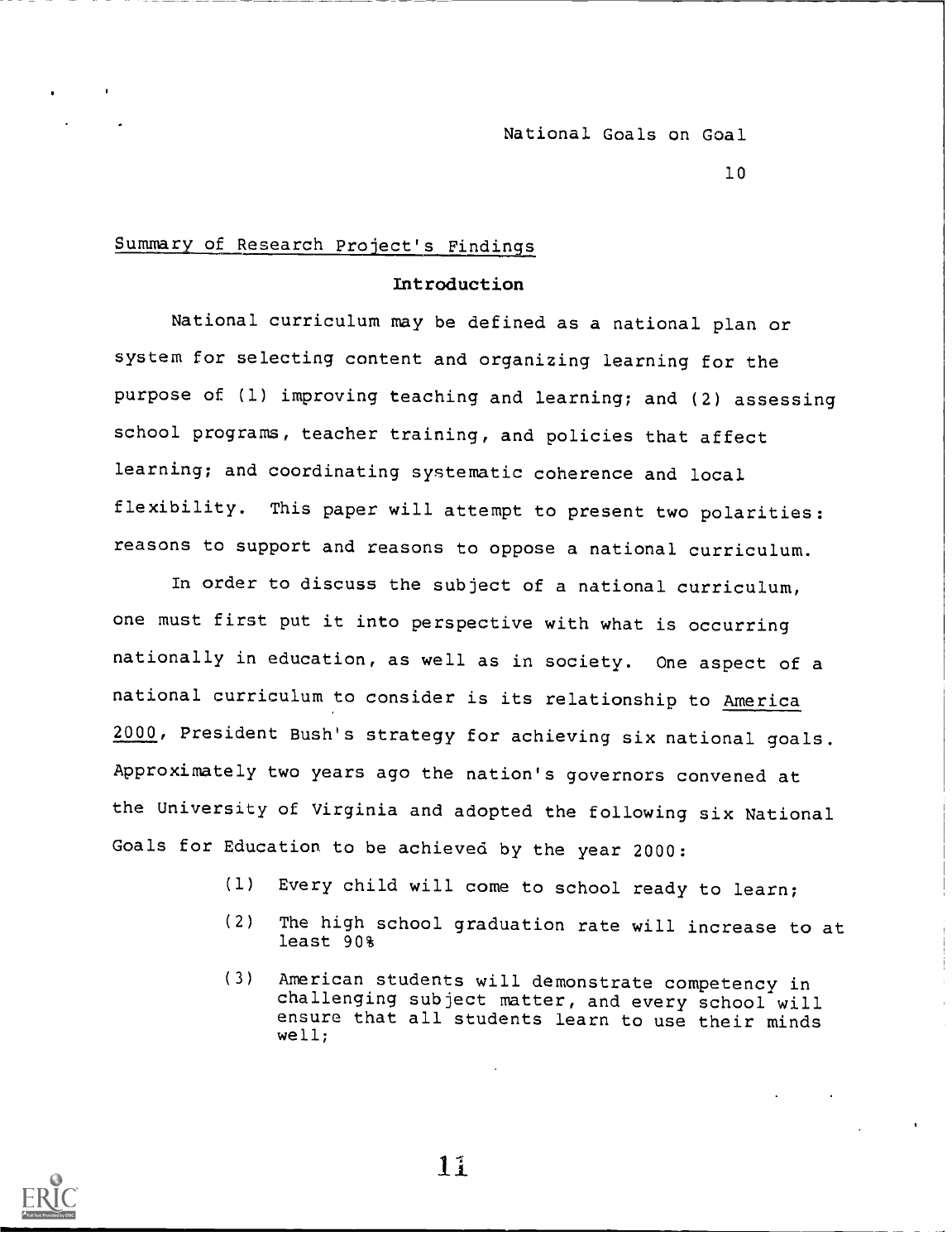11

- (4) U.S. students will be first in the world in science and math achievement;
- (5) Every adult will be a literate, skilled, responsible citizen, and
- (6) Every school in America will be free of drugs and violence.

Indeed, these national goals have presented a formidable challenge, considering the absence of financial support coupled with the promises of politicians and complaints of the business and industry world. As the president was being cited at the summit for his commitment to education, business people were suggesting that poorly trained youths were the reason American business was having trouble competing. Workforce 2000, a study done over five years ago for the U.S. Department of Labor, describes the manufacturing labor force shrinking. It also reports that at the turn of the century, only 13% of the population will be young (20-29 years of age); that there will be more women workers; that minorities will make up a larger portion of workers than in the past; and that more new workers will be immigrants than at any time since World War I.

Another factor of a national curriculum to consider is its role and relationship to societal forces. Facts such as those presented in Workforce 2000 ultimately lead to a zkills gap in

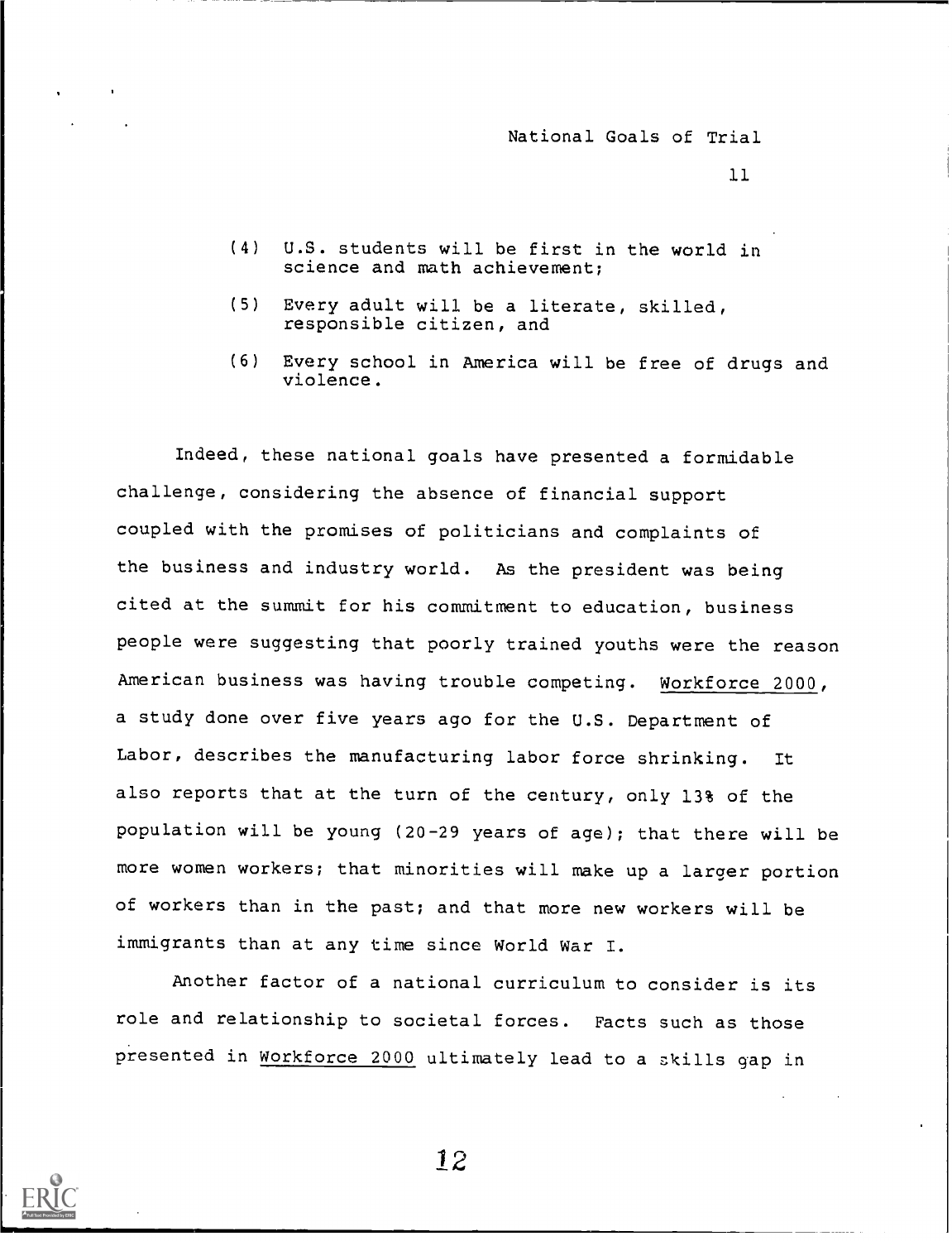12

society. The private sector's training efforts, which now affect one of every 10 workers, would have to reach three of every 10 with the cost being 88 billion dollars. Why is the bill so high? The Bureau of Census tells us that one out of every four births in the United States in 1990 was illegitimate; that over twothirds of births to teenage mothers were illegitimate; that 90% of births to black teenagers were illegitimate; and that babies born out of wedlock are likely to be poor and disadvantaged, but babies born to teenagers are at greatest risk.

Today one in eight employees reads at no better than fourth grade level, and one in five reads at eighth grade level. The National Association of Manufacturers (NAM) expects that U.S. employers will be soon hiring a million workers who cannot read, write or count adequately; and those already at work, about 30 million of them, will have to be trained. As jobs grow more demanding, education and training deficiencies will continue to cause a fundamental mismatch between jobs and workers that will necessitate a substantial expansion in corporate training.

In June 1991 the Secretary's Commission on Achieving Necessary Skills (SCANS) of the U.S. Department of Labor produced What Work Requires of Schools, a document defining the workplace competencies and foundation skills required for effective job

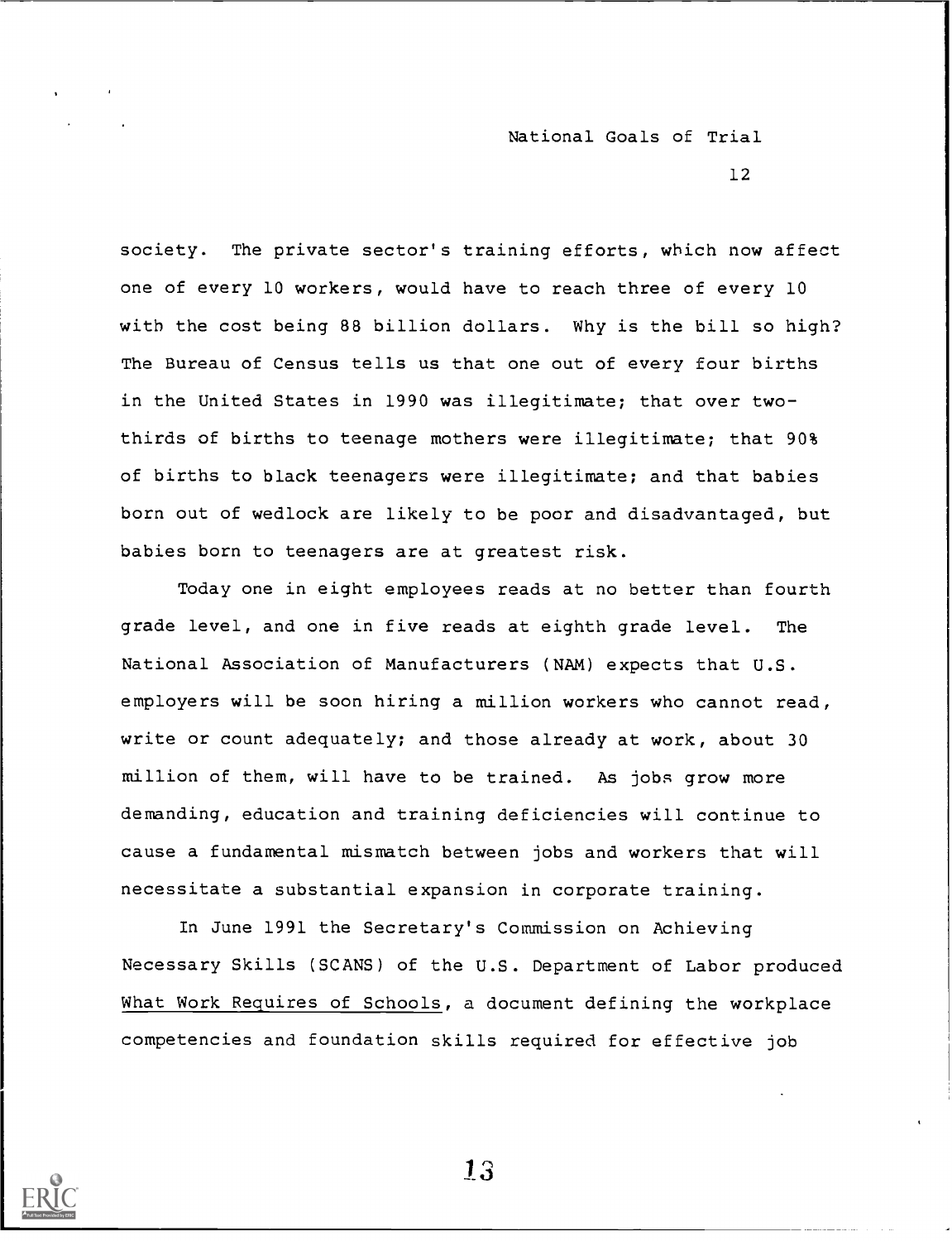13

 $\triangle$ 

performance. In addition, the President announced Job Training 2000, a new effort to improve the job training system; the New American Schools Development Corporation (NASDC) presented its Council on Education Standards and Testing endorsed the workplace competencies defined by SCANS, with the suggestion that they be integrated into national standards and assessments of core academic subjects.

In April 1992, the SCANS final report Learning A Living: A Blueprint For High Performance moved beyond the previous description of what must be done to build high-performance workplaces and schools to a description of how young people, as well as those workers already on the job, can be prepared for productive work in the 21st century. Efforts to link education to the real world are presently emerging across the United States through America 2000 satellite town meetings, which address the nation's six education goals. As a result, the national debate about education and training, their purposes and their progress continue to challenge the business and education arenas to combine their efforts in producing a nation of learners.

Taking into account the aforementioned ideas presented, what are the advantages of having a national curriculum? What are the disadvantages of having a national curriculum. Is a national

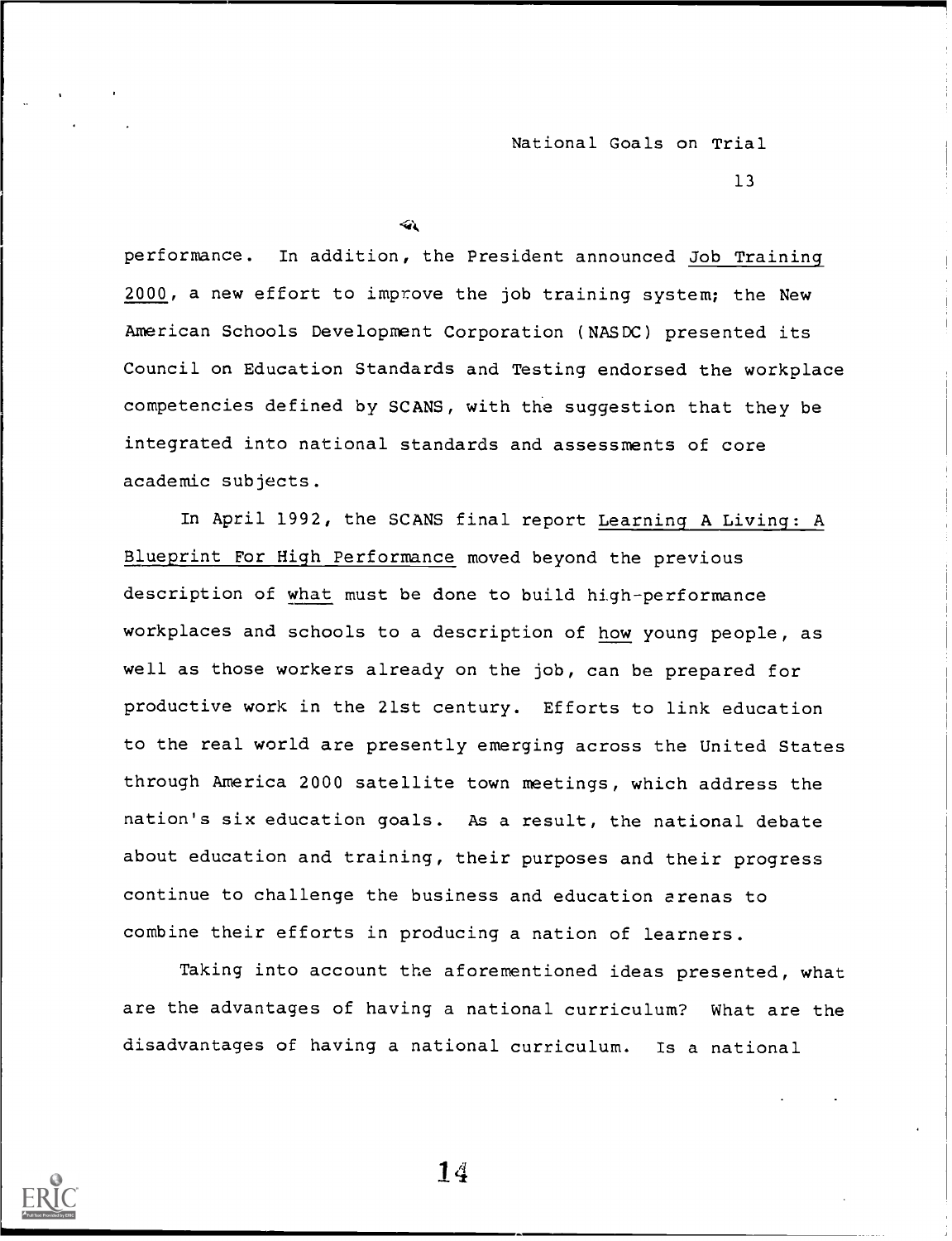14

curriculum necessary if the education goals of America 2000 are to be accomplished? If so, how can it address the plethora of societal problems which exist?

#### ARGUMENTS FOR THE DEFENSE

The idea of a national curriculum is one of the most powerful and provocative to emerge from the nearly 10-year-old school-reform movement. Pushed by President Bush and the National Governor's Association, and endorsed by widely respected educational, business, and political leaders, it has moved to the top of the reform agenda with astonishing speed (Wolk, 1992). According to Wolk, the New Standards Project--a coalition of 17 states which has nearly half the public school students in the United States--is hard at work developing content standards, and began field testing assessment tasks in May, 1992. Gregory Arnig (1992), president of the Educational Testing Service, states, "This is a very dynamic, healthy, and promising period in education reform."

Attitude of the American Public

The prevailing attitude of the American public toward public education is that the schools are "in a big mess" (Eisner, 1991). Why is this attitude negative? Many believe that it started with the publication of, A Nation at

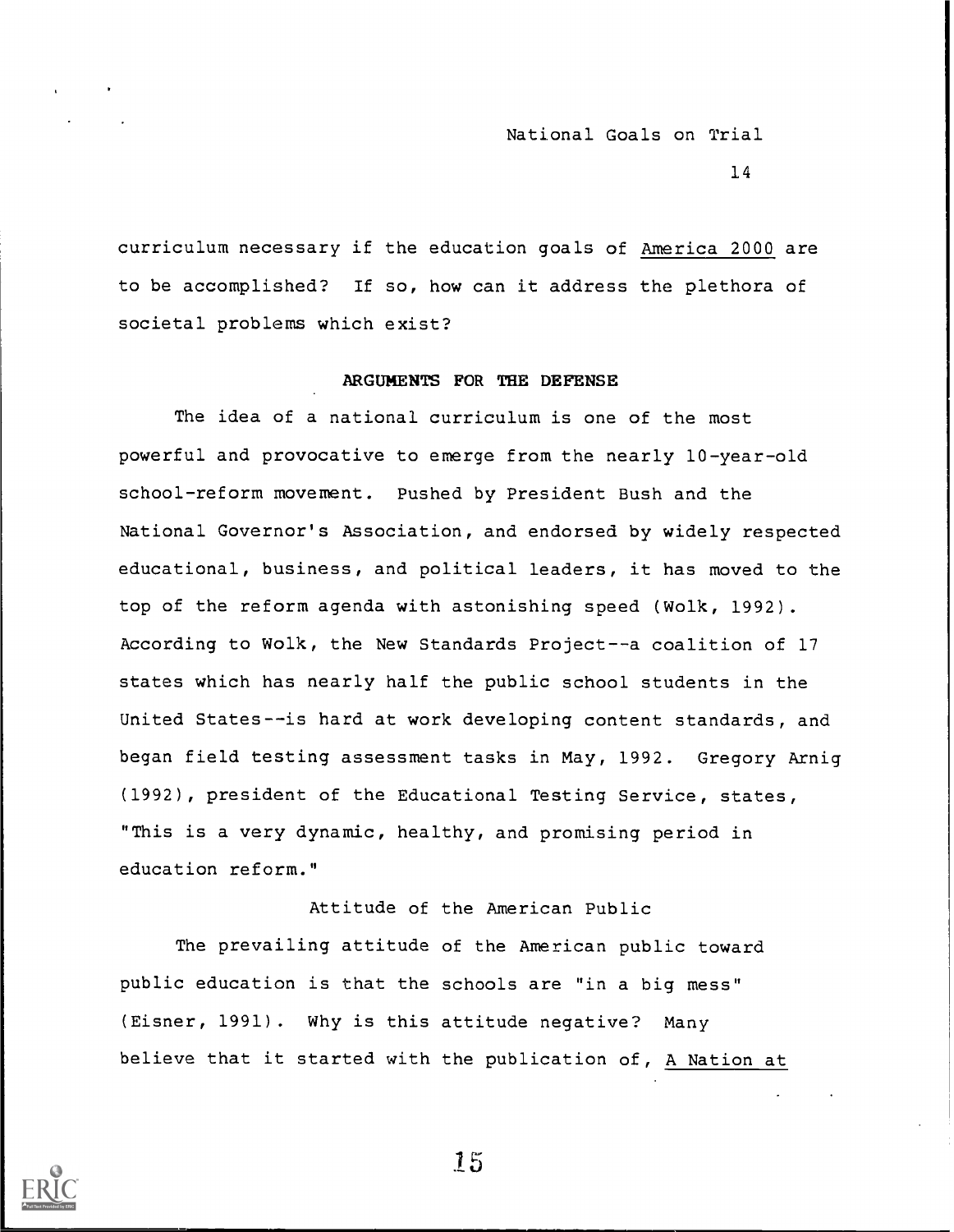15

Risk. This document was written in 1983 by then Education Secretary William Bennett where he drew a dismal picture of the American public school. Others believe that this negative attitude started in the 1970's, when parents began to feel their kids were not learning well enough for the world that awaited them. During the 70's many schools were in turmoil due to desegregation and the public wanted more accountability for the product being turned out.

Consequently, in a recent poll 69% of the public are in favor of a national curriculum (Smith, 0"Day, & Cohen, 1991). In August, 1991 the nation's average SAT score was 422--lowests ever (Urbanski, 1991). In the same article Urbanski wrote that only 30% of 17 year old students can write an adequate paragraph, only 2.6% can write <sup>a</sup> persuasive letter, and only 5% are ready for college algebra. In 1988 the National Asssessment of Educational Progress published a report, "The Nation's Report Card", showing the percentage of students at or above grade level in school subjects. One alarming statistic was that only 4.6% of 12th grade students can interpret historical information and ideas. For example, only 4.6% of the students could explain why settlers came to America?

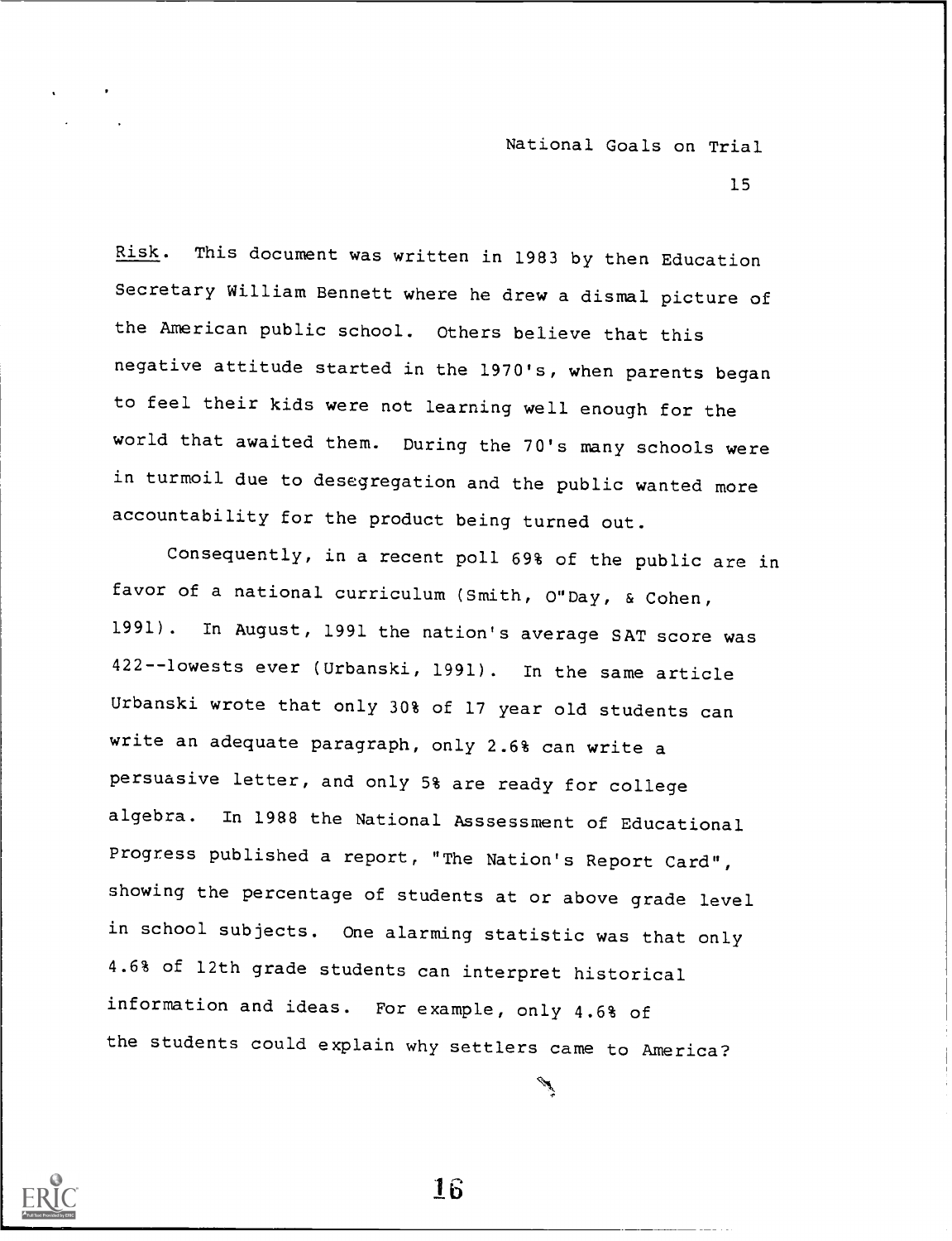16

We must start the process of reform, not repairing the same old system. Today's schools are the same as they were in 1920. America's teachers are doing the best possible job in an obsolete system. The world has changed, students have changed, and parents have changed, but the structure of the school has not.

The national curriculum will create the impetus to really reform the system and consequently mobilize public opinion toward a higher confidence level. The national curriculum would, in fact, give the public confidence that students are learning what they need for today's world when education is held to some mutually agreed upon uniform standards.

## Promote Healthy Economics

If we believe that adequate competitiveness with the rest of the world is dependent on how well our people are educated, then we cannot be slack any longer. Technical expertise is necessary, but a broad based education is more essential to understand appropriateness. Workers must be able to see the whole picture and ask himself/herself, "Why does my job exist"? Workers must be aware that they are not working to just bring home a paycheck, but they are a part of a world economic system. This system depends

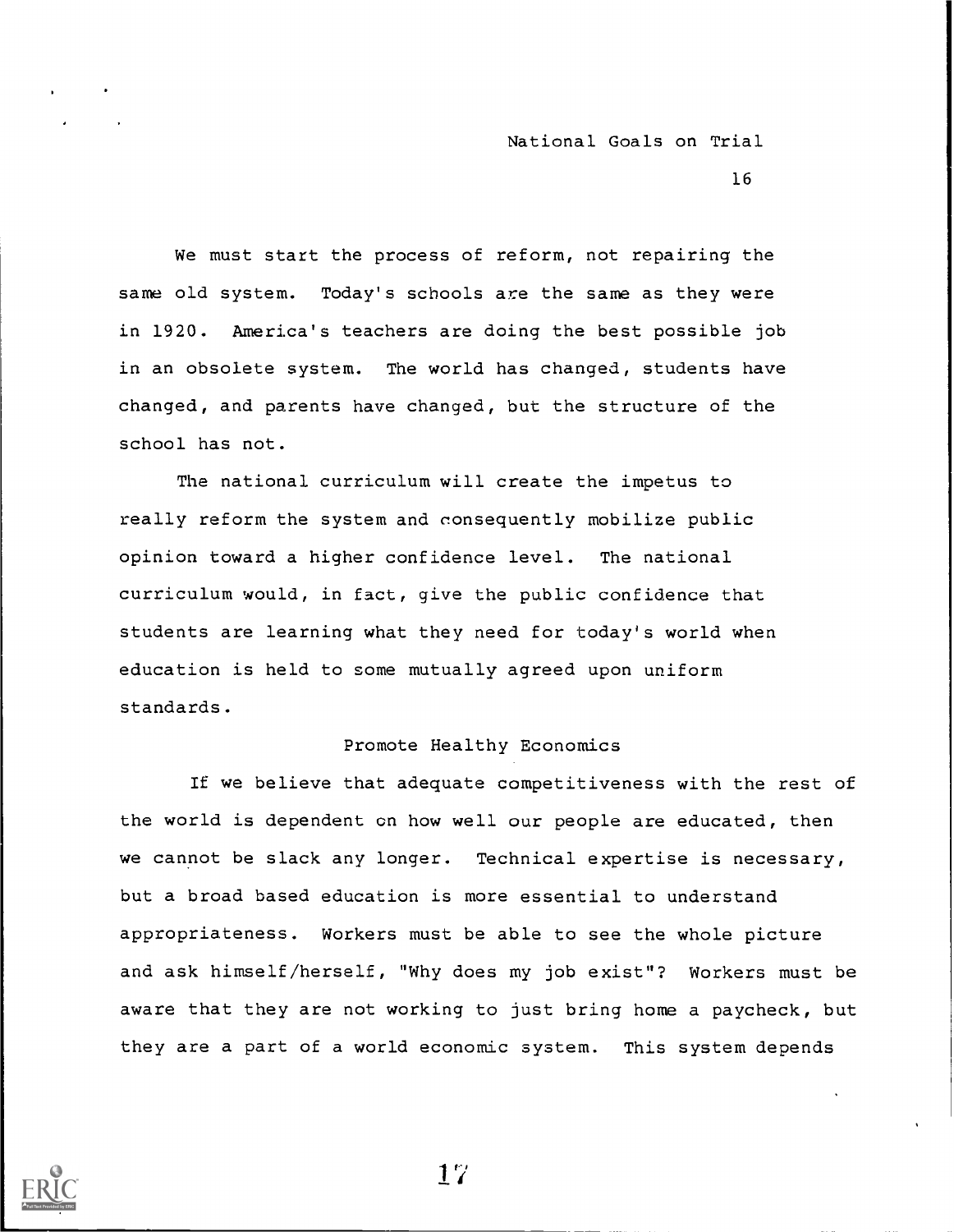17

on how efficient individuals are. We must produce workers who think and not just perform tasks. We must produce workers who are geared toward recognition of how to improve a product or procedure not just perform it. They must be able to analyze and draw conclusions. Today, one of eight employees reads at not better than fourth grade level. One in five reads at eighth grade level (Society of Manufacturing Engineers, 1992). Therefore, a specified curriculum of substance, not just name will give the United States a competeitive edge in the world market.

## Build National Cohesion

The national curriculum will serve as a cultural cement in our society, because of the commonality of the curriculum. Students across the nation will learn the essentials for being successful. According to the Secretary's Commission on Achieving Necessary Skills (1991), America's students need competency in resource allocation (time, money, materials, etc.), interpersonal skills, acquiring and processing information, understanding social and technological systems, and technology.

Developing educational equity is an overriding concern in developing a national system of standards and assessments

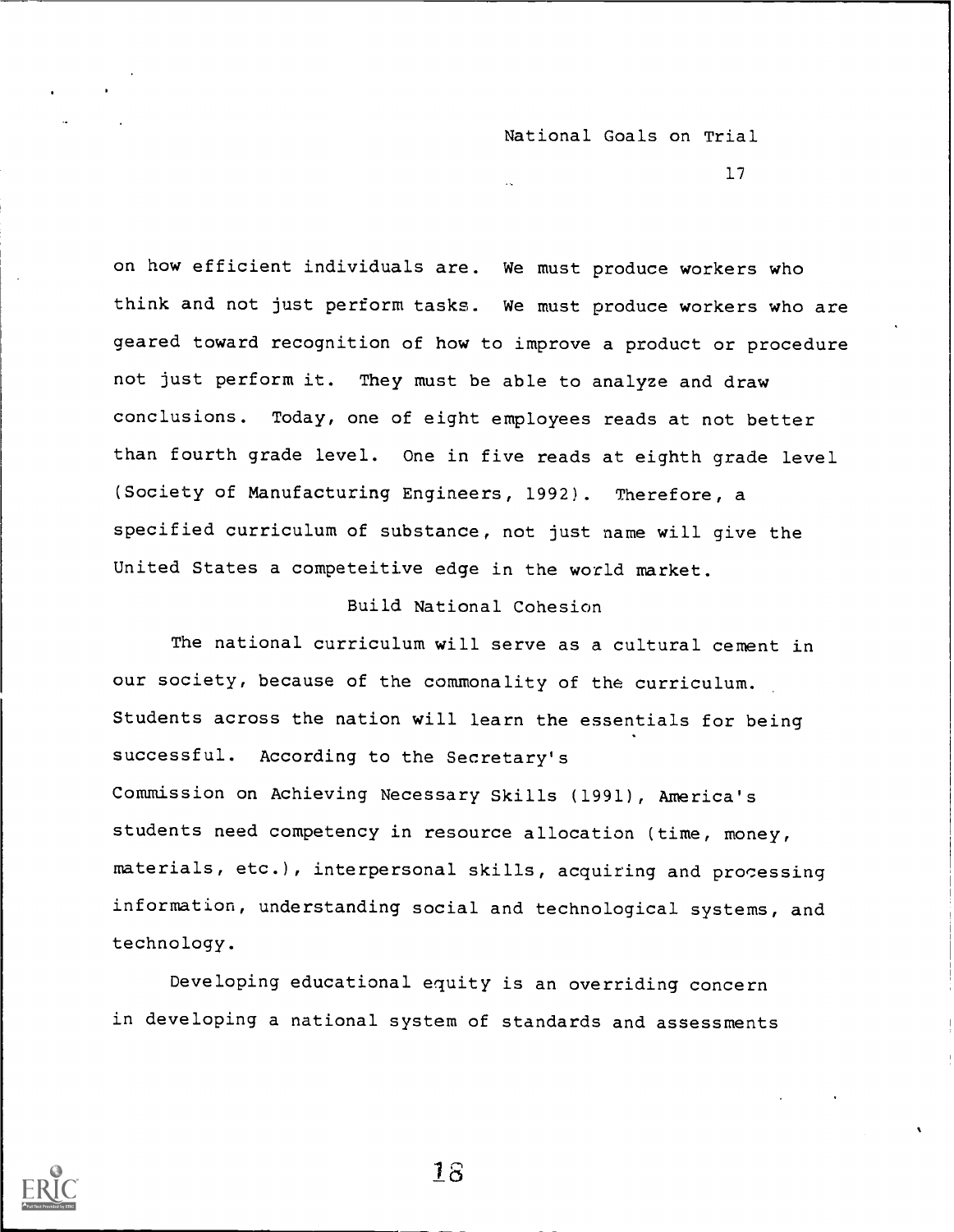18

for two reasons. The first is moral. In a nation whose laws and values center on the individual, all children deserve an opportunity to make something good and valuable of their lives. Education is this opportunity and national standards reflect our belief that "all children can learn" (Romer, 1992).

Furthermore, diversity taken to a fault is dangerous. Groups who have little in common become strange to one another. Strangeness breeds suspicion which leads to hostility which may lead to violence. Teach America's great works of prose and poetry beginning in the early grades.. According to Ravich ad Finn (1987), such writings help us to understand how cultures came to be. This will lead to a better understanding of all groups, cultures, and races.

## Improved Academic Achievement

An improvement in academic achievement is what prompted President Bush, Secretary Alexander, and the governors to endorse the concept of a national curricululm. A congressionally appointed committee has recently approved the idea of a national curriculum and the American Achievement Test. Schools will be focused on what should be taught. The American Achievement Test to be developed will



1 s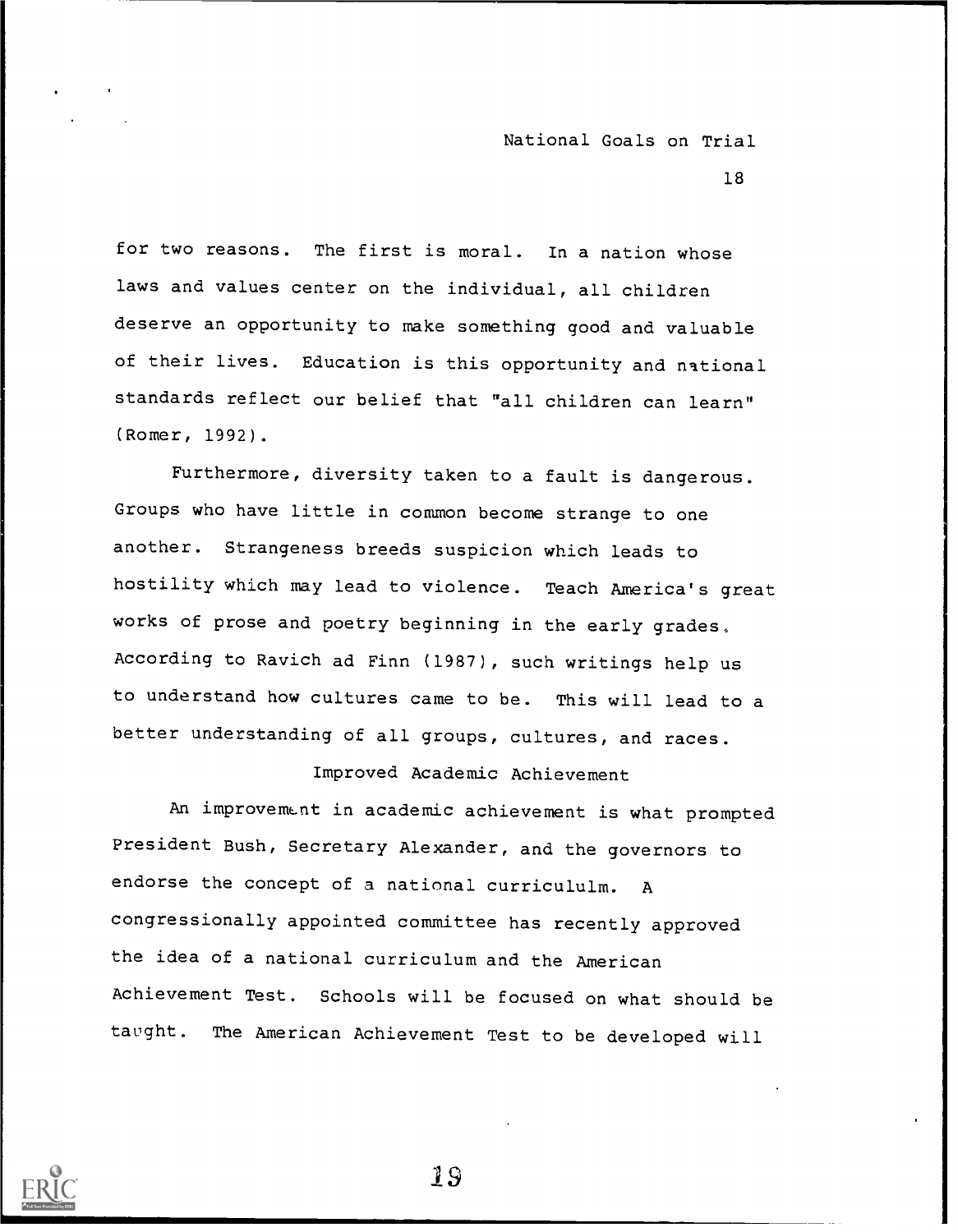19

give direction for academic improvement. A recent poll indicates that 77% of the public supports a national achievement test. It is likely that when teachers know what is to be tested, academic achievement will improve.

The following educational groups support the concept of a national curriculum:

1. American Federation of Teachers,

- 2. The National Council of Teachers of Mathematics,
- 3. The Mathematics and Science Educational Board,
- 4. The American Association of Advanced Science,
- 5. And the National Academy of Sciences.

The National Curricululm and Local Control

Many erroneously believe that a national curriculum will lead to loss of local control in education. This is simply not true. First, the national curriculum as advocated by President Bush and the governors is a voluntary program. Each state and subsequently each system will be asked to join the effort and align themselves with the standards and assessments agreed upon.

Secondly, it is actually a grassroots movement to involve the local school and community to improve schools. The SCANS report advocates having town meetings to get the public involved in standards and assessment. Also, the federal government is

À.



 $2\hat{\omega}$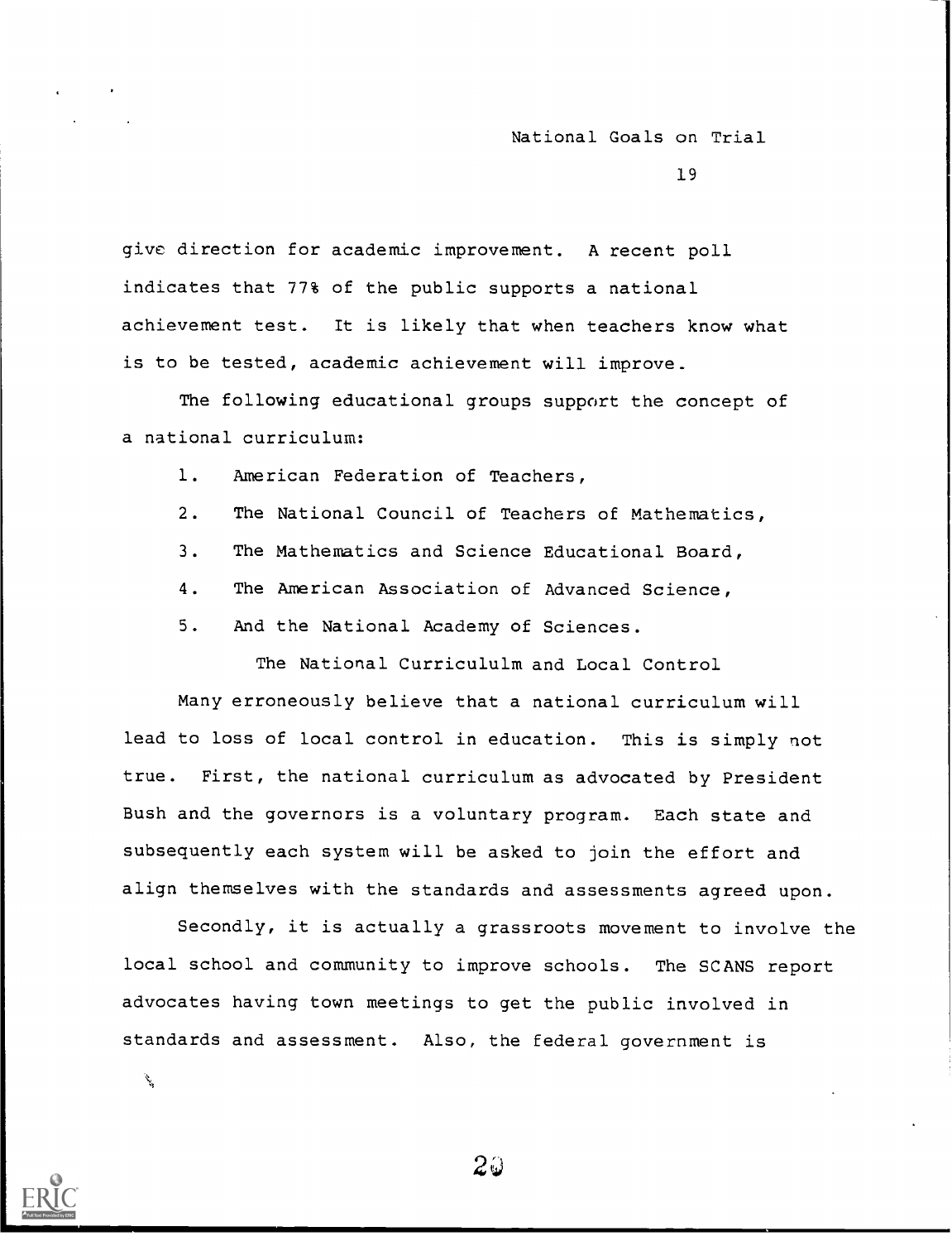20

providing some leadership and ideas, but very little money. Without federal dollars there will be little federal control.

Thirdly, widespread teacher involvement is being seen in addressing new standards. Teachers are being taught how to teach the new standards proposed by the national Council of Teachers of Mathematics. More than 35 states are involved in training teachers to teach to this set of standards (Mills 1992). The state universities in the state of Louisiana through the LaSIP project is helping to train middle school and high school teachers in teaching athe NCTM standards using "hi-tech" and "hand-on" methods.

#### Conclusion of Defense

In order for America to produce "world class students" America's students must be taught "world class standards" in "world class schools". It is evident just by looking at recent standardized tests scores that many of our students are not world class. What then is the answer? Putting aside the belief that the family has deteriorated and that is why our schools are failing, we must change the way we look at educating our young. A system of national standards is not the entire solution but it is a move in the right direction. In the opinion of many educational, political and business leaders, a national

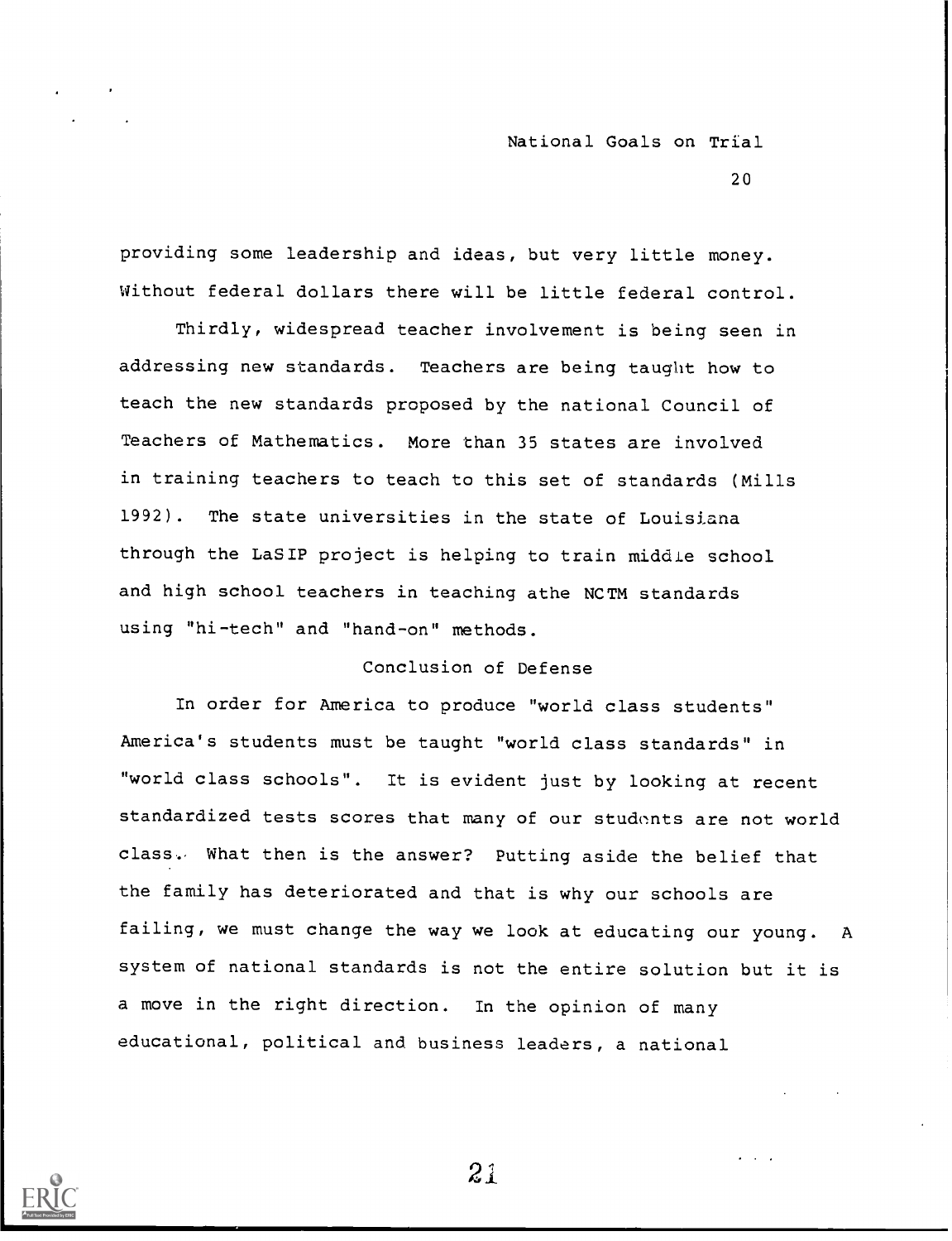21

curriculum could be the catalyst to promote the kind of school reform that America's schools need.

#### ARGUMENTS FOR THE PROSECUTION

In 1990, President Bush and the National Governors' Association developed six national education goals for the year 2000. While not specifically mentioning curriculum, the goals will ultimately affect the areas of curriculum content, form and decision making. The obvious impact on curriculum cannot be disputed. What can and will continue to be disputed for a long time is the exact nature of a curriculum that provides for the achievement of "excellence." Educational, social, political, religious, and business leaders and groups all vie to establish their own particular definition of the "perfect" curriculum.

#### Local Control and Empowerment

The national response to America 2000: An Education Strategy (1991) seems to be the current guiding force for most curricular decisions. Unfortunately, it just seems to add difficulty to an already difficult procedure. The move to federal control in curricular issues would not serve the democratic ideals of our nation and violate the long tradition of local control in American education (Kellaghan, & Madaus, 1991). As citizens of the U.S. we believe that only a democracy can improve society, and as such the

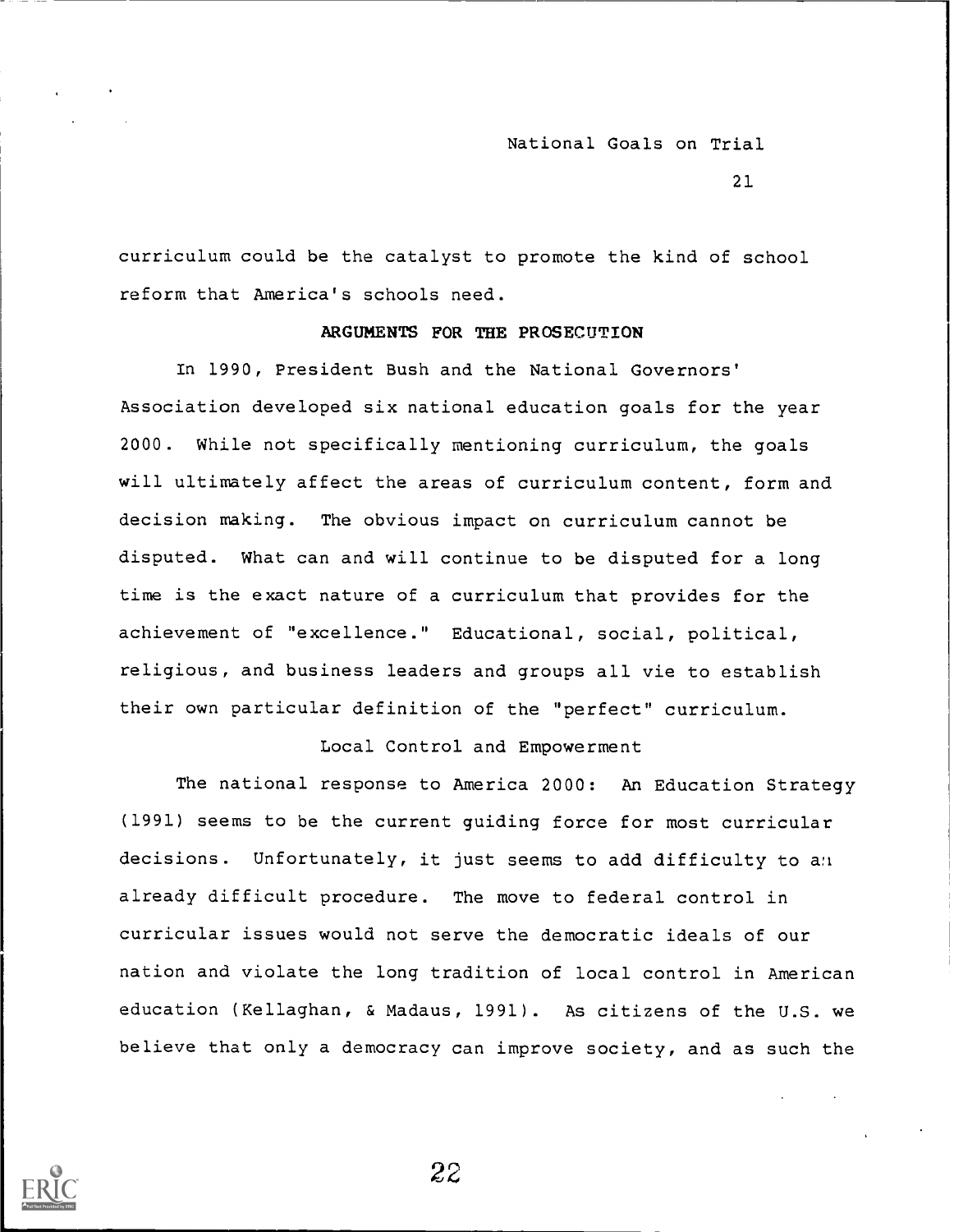22

will of the governed should prevail. When individuals lose the right to plan and control their own work, they lose the very skills they worked so hard to attain. In particular, teachers lose the ability to set curricular goals, design lessons and develop instructional strategies based on the needs of their students. A standardized curriculum based on tested competencies and dependent on predesigned commercial materals serves to drain the creativity and initiative of local education efforts (Apple, 1983).

Consequently, the implementation of a national curriculum would violate the findings of the enormous body of research on effective schools, restructuring, and site-bases management (Conley & Bacharach, 1990). Most of these findings point again and again to participatory decision making as a key variable in developing motivation and commitment among staff members. Glickman (1990, p. 69) states that when educators are given the responsibility to make decisions they will "work harder and smarter on behalf of their students and their parents." Further, Glickman (1990, p. 72) asserts that when empowerment succeeds, each local school establishes programs that are "unique to its own staff, students, and history."

The curriculum of the future must insure that all individuals affected be given a voice in the decision-making process.

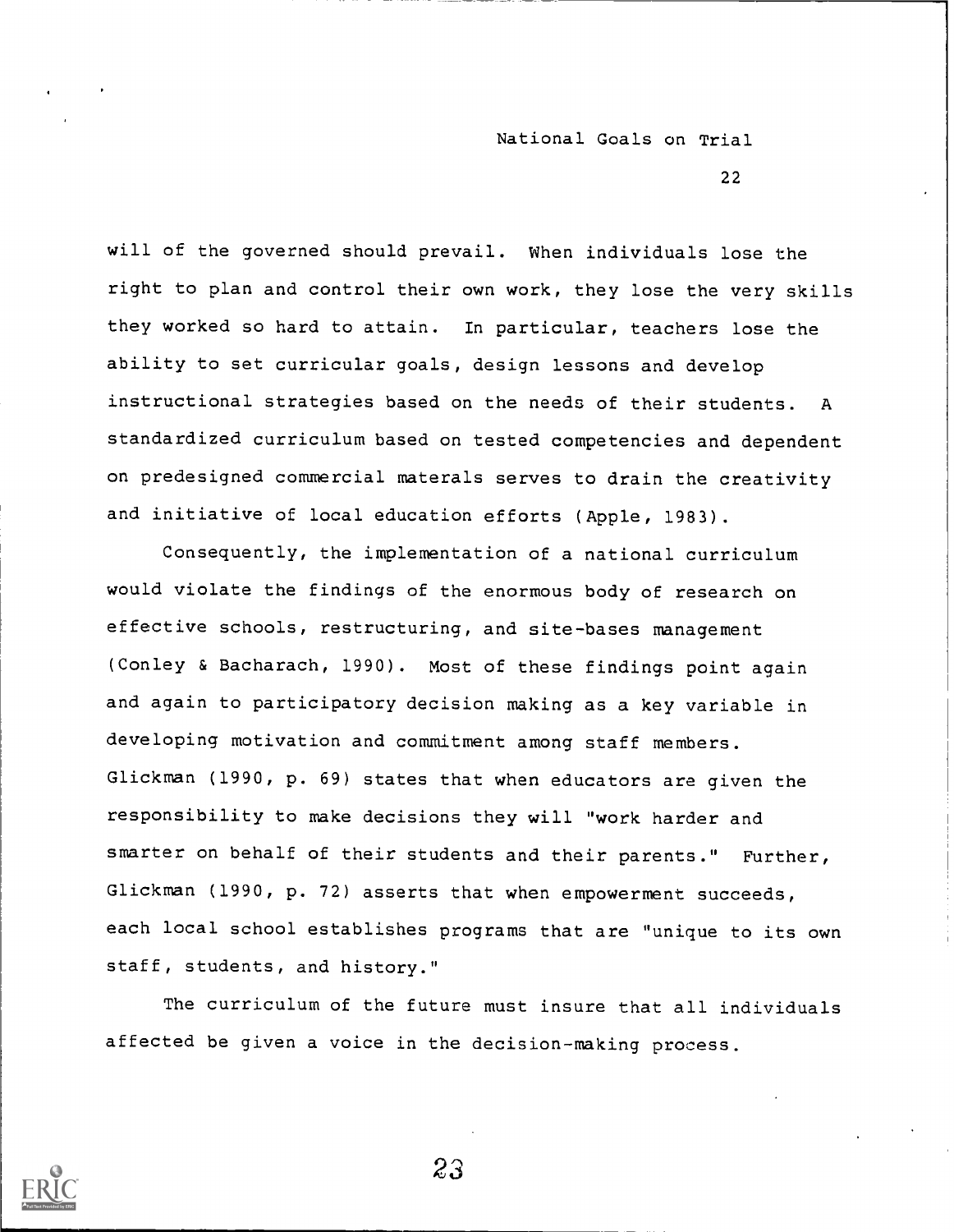23

Teacher, parents, concerned citizens, business and industry, students and other interest groups must be involved to promote trust, cooperation and support. There must be a concerted effort to present curricular proposals and programs to the community and seriously respond to criticisms.

## Cultural Diversity

Oliva (1988) suggests that the national curriculum movement could seriously impede the need to balance functional literacy while preserving a curriculum that permits personal growth and development, acceptance of individual differences, and it promotes a cultural literacy not to be found in the typical core curriculum.

A national curriculum would fail to promote the inclusion of "real" histories, cultures, and contributions of ethnic minorities and women. "Students should have thorough exposure to the core of basic skills, but they should also have a curriculum which is relevant to their social environment ...and which recognizes cultural diversity as a resource, not a deficit, in learning" (Bastian et al., 1985, p. 47). The curriculum would also fail to eliminate sexist and racist stereotypes and advance the needs of all people through content. Students could never attain <sup>a</sup> socially relevant curriculum that recognized culcural diversity as

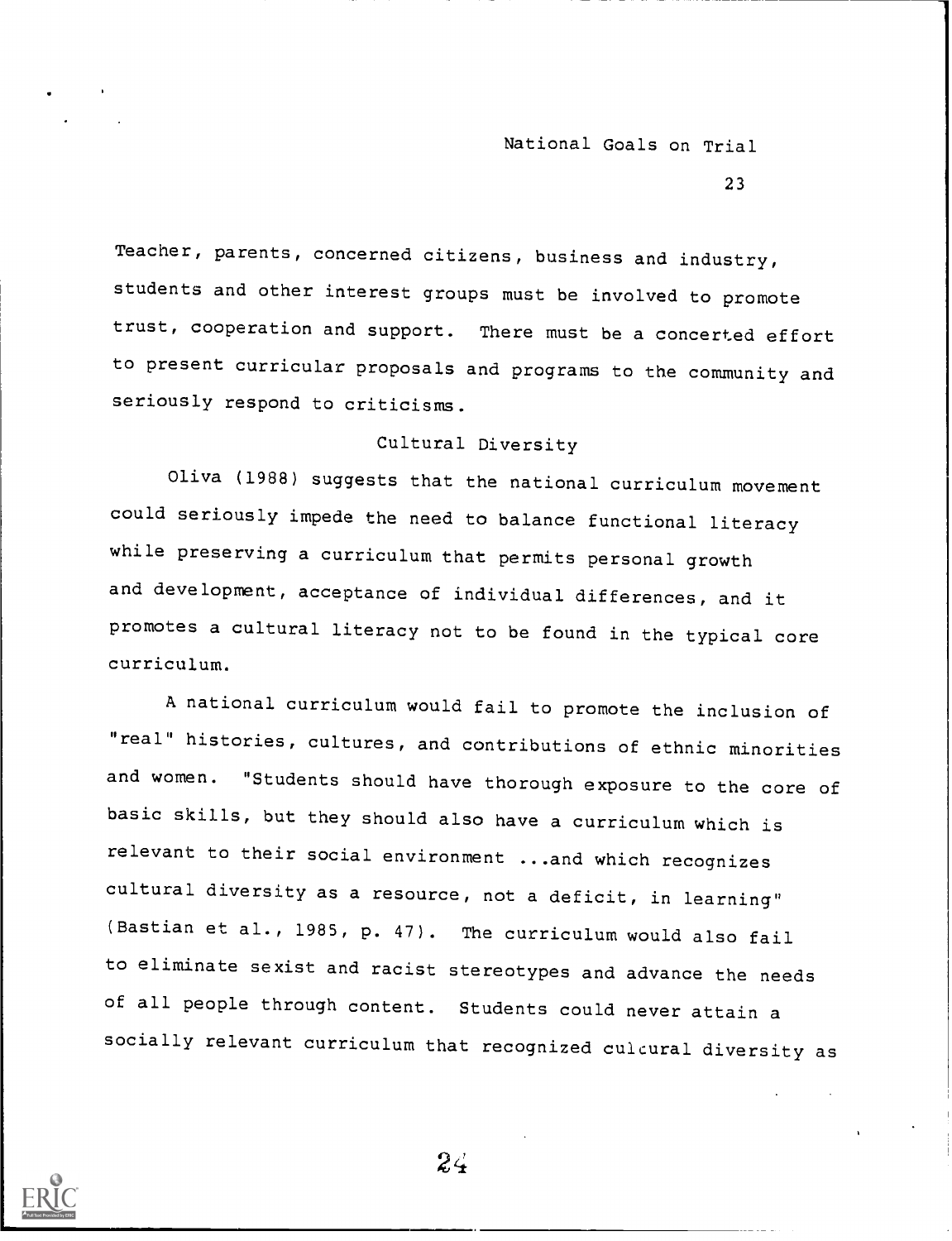24

a resource rather than a deficit in learning. Cultural imperialism and elitism could result.

#### Economics

The changing nature of society, technology, and the impact of reductions in federal spending for education ultimately affect the quality of schooling. The financial impact on local or state education budgets will be determined to the extent they must assume responsibility for the quality and variety of curriculum materials, evaluation and assessment tools, the supply and quality of teachers and their preparation, instructional materials and other resources. The dismal financial condition of most school districts due to a weakened economy has already led to the elimination or reduction of budgets and programs. Imposing a national curriculum without equitable disbursement of federal funds will overwhelm the public school system.

#### Standardized Tests

A national curriculum would naturally result in some form of national tests. Delegates to the 1992 NEA Representative Assembly voted to oppose standardized testing that is mandated by a state or a national authority and used to compare one school district to another. They argued that tests should be used to improve teaching and learning (Needhan, 1992). To describe students in

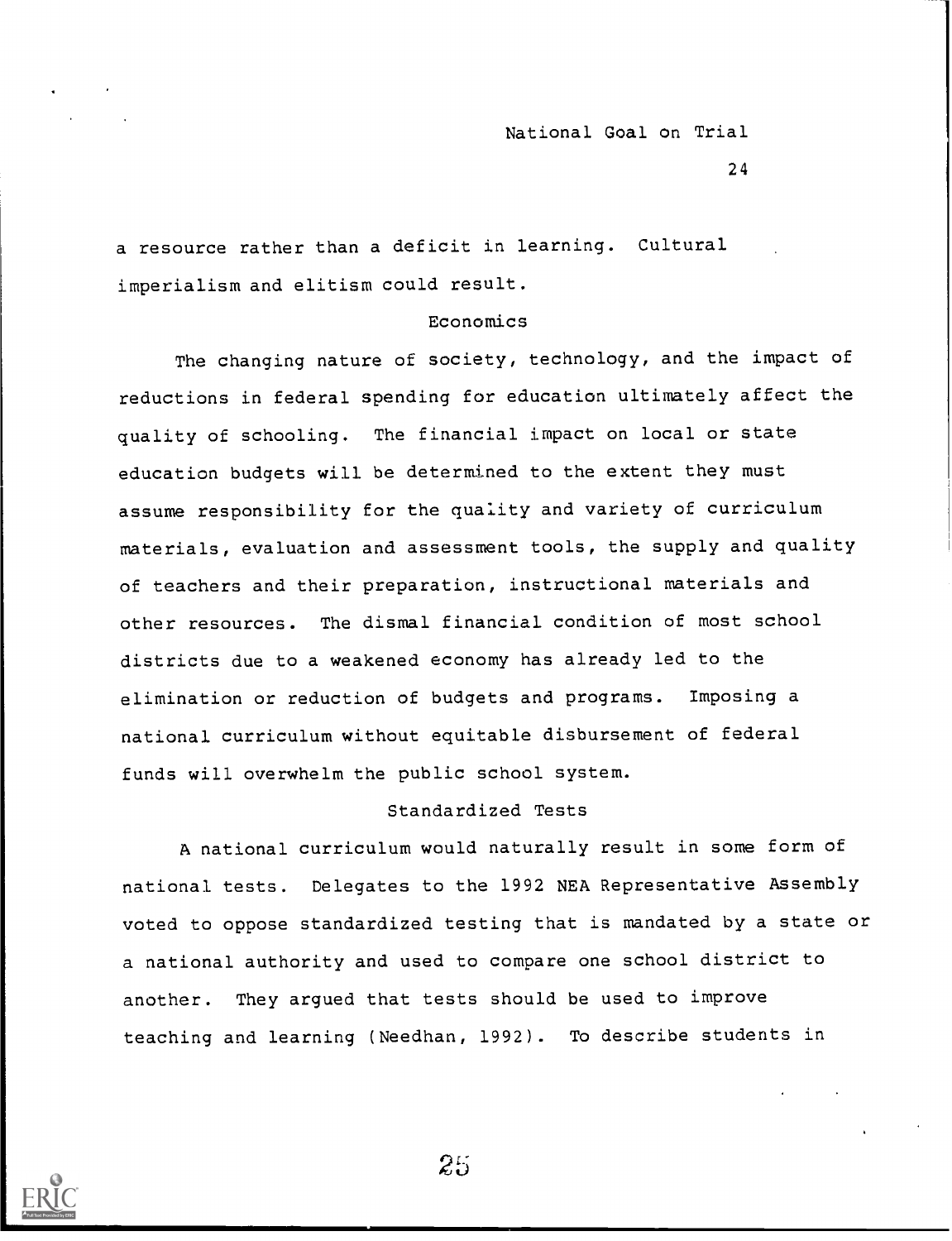25

numbers alone neglects the deeper mission of schooling: the cultivation of intellect, the growth and stimulation of curiosity and imagination, and the identification of unique human potentialities.

## Potential Obstacles

Various authors (Kaplan, 1991; Kellaghan & Madaus, 1991) argue that a national curriculum will have the following effects: (1) local control and interest will decrease, (2) it would promote elitism and imperialism, (3) it would promote a common culture when individual cultures should be preserved, (4) it would produce a "big brother" syndrome, (5) teaching for critical literacy would be difficult, (6) curriculum decision-making woul<sup>4</sup> result in a diminished professional role for local educators, (7) the intrinsic effects of schooling may become devalued, (8) standardized examinations narrow the curriculum, and (9) lowerorder skills would tend to be emphasized.

In the final analysis, a stagnant and unyielding national curriculum cannot and will not work. Curricula should always be subject to democratic deliberation in order to determine goals, direction, content and method of evaluation.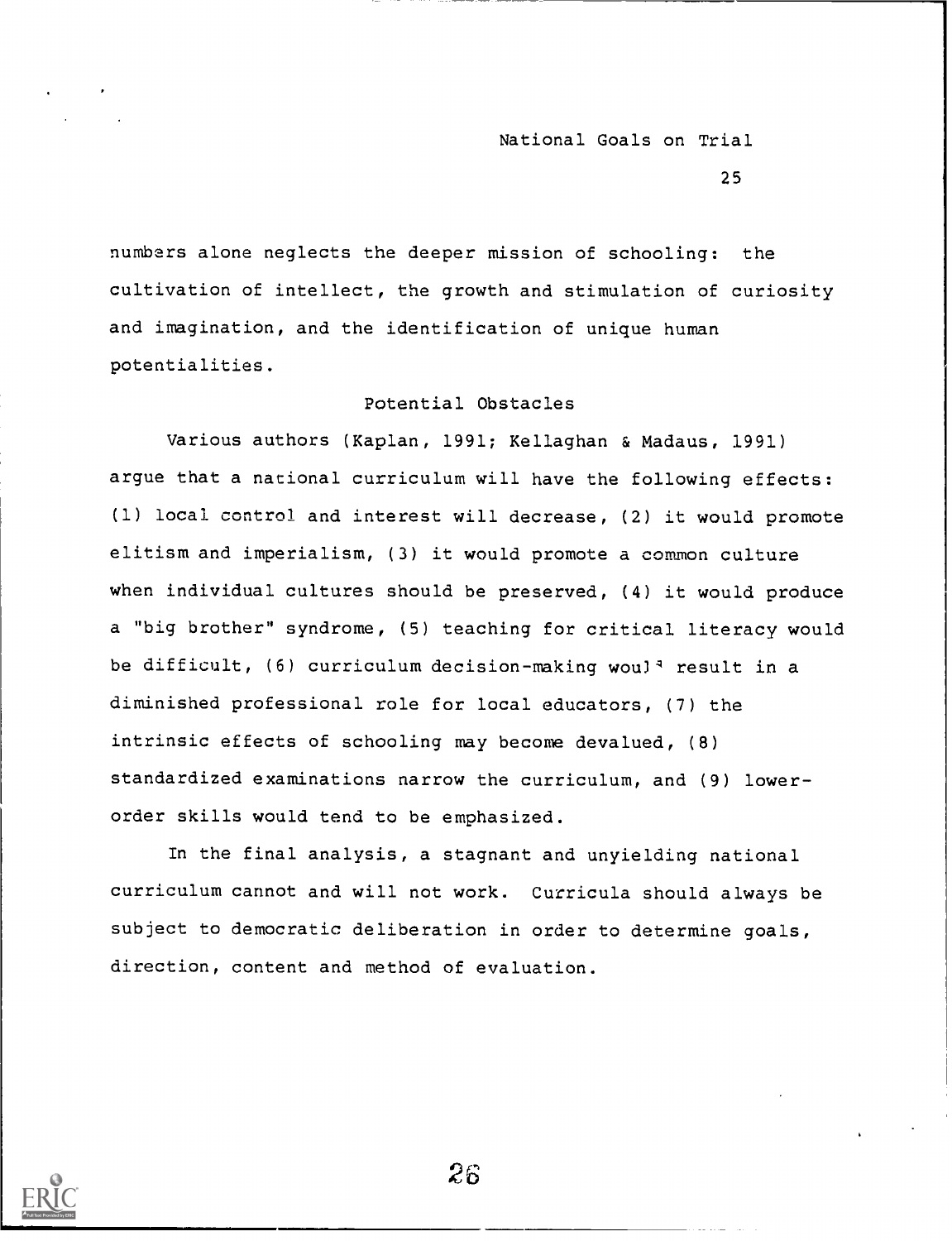26

#### IMPLICATIONS OF RESEARCH FINDINGS

When one considers the reasons to support and to oppose the establishment of a national curriculum, one must also examine them in the context of the purpose of schools. Until there is a general consensus regarding the purpose of schools and until this purpose is articulated in a way that is consistent with the conditions of an emerging information-based, post-industrial society, substantial improvement in the performance of schools is probably unlikely. For schools to become the kinds of organizations that they need to become, it is necessary for educational leaders to think of themselves as leading and working in knowledge-work organizations. They must think of themselves as leading organizations whose primary purpose is to invent knowledge work for students so they will learn what they need to know to function in a knowledge-work world and an information-based society. In addition, as America's business leaders are coming to understand, traditional ways of doing business will not suffice in a society that is increasingly dependent on the application of knowledge and information as the primary means of raising productivity and improving the quality of life. In order for leaders to become more effective, they must realize that "if you do

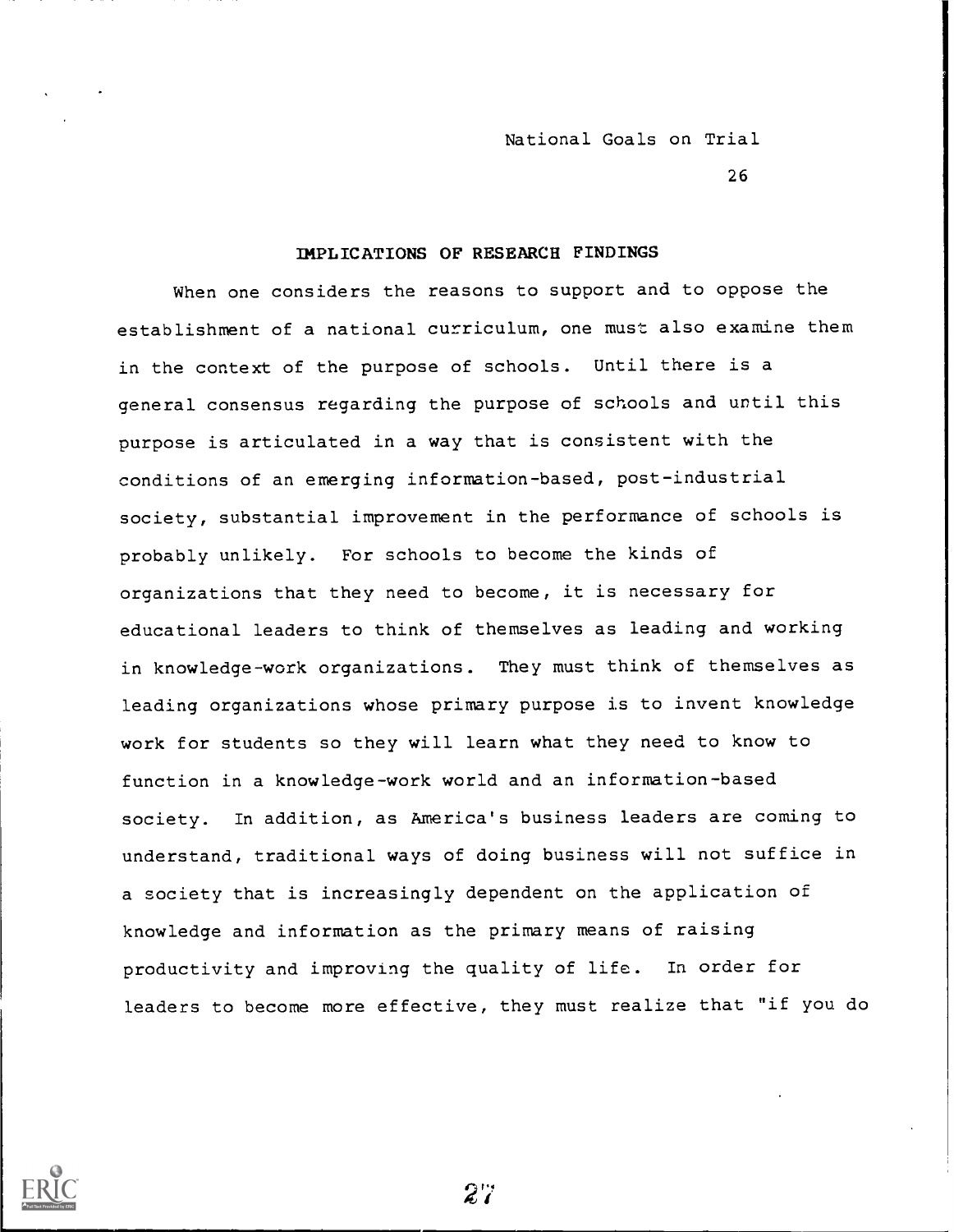27

what you've always done, you get what you've always got" (Schlechty, 1991).

Final Comments: Students' Individual Reactions to the Assignment and Group Work

#### Priscilla

When initially assigned the task of forming groups to research and make presentations on critical issues, I issued a silent moan. Group work, Bah! Critical issues, Humbug! Little did I realize this would become one of my most rewarding educational experiences. The assignment format was a refreshing change from the traditional lecture or instructor directed format. It actually required students to conduct extensive research, carefully analyze current critical issues, and develop a presentation format that provided comprehensive coverage of the topic in a manner designed to minimize yawns. Of course, I had the good fortune to be in a group with two exceptional, self-motivated students. We worked hard but, wonder of wonders, we had fun! I wish this format could be used more often in education courses. It forces one to examine critical issues on a global rather than local or personal level.

Ann

Throughout the entire process of this assignment, the

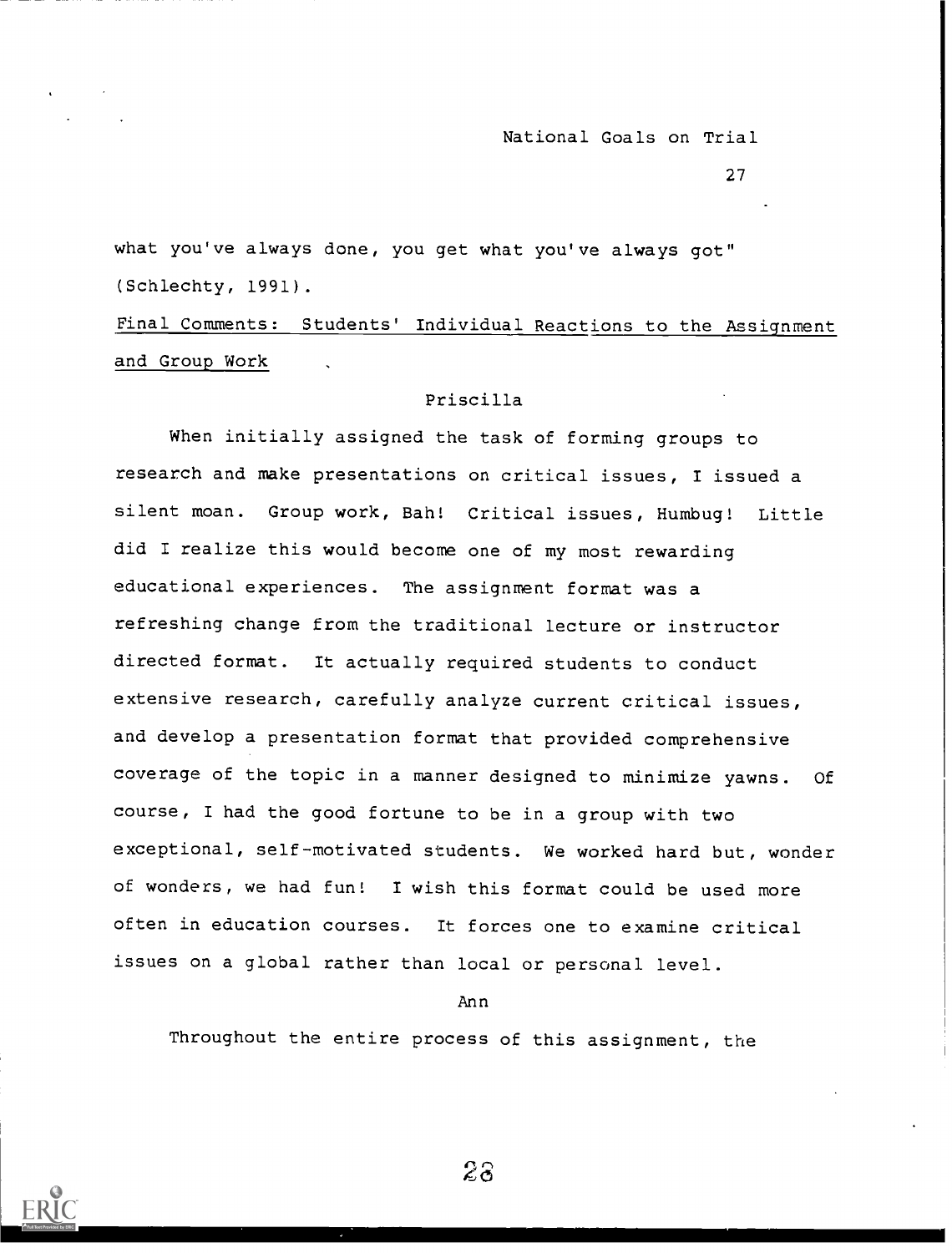28

instructor's primary function was that of a facilitator. Initially, current issues in education were brainstormed with all class members in order to provoke ideas for presentation topics. Students were allowed to form their own groups, choose their own topic, and plan their method for presentation. Even though the instructor, for the most part, used an indirect approach to guide students through the assignment, she also set parameters to which groups were to adhere. For example, each group was required to submit a one-page proposal of the topic to be discussed. This exercise forced groups to review current issues, agree to and begin researching one topic, and make decisions as to methods of presentation. This plan of action utilized much consensus and collaboration among my group members. Once our proposal was approved by the instructor, my group was free to conduct further research and share information with each other. In addition, this freedom allowed my group to be more creative in presenting our topic in mock trial format. Prior to the first presentation, the instructor once again checked the pulse of each group to assure that progress was being accomplished. She was also available for individual conferences. During my group's presentation, all class members and the instructor became active participants, which in turn served as a support base for members of my group. The

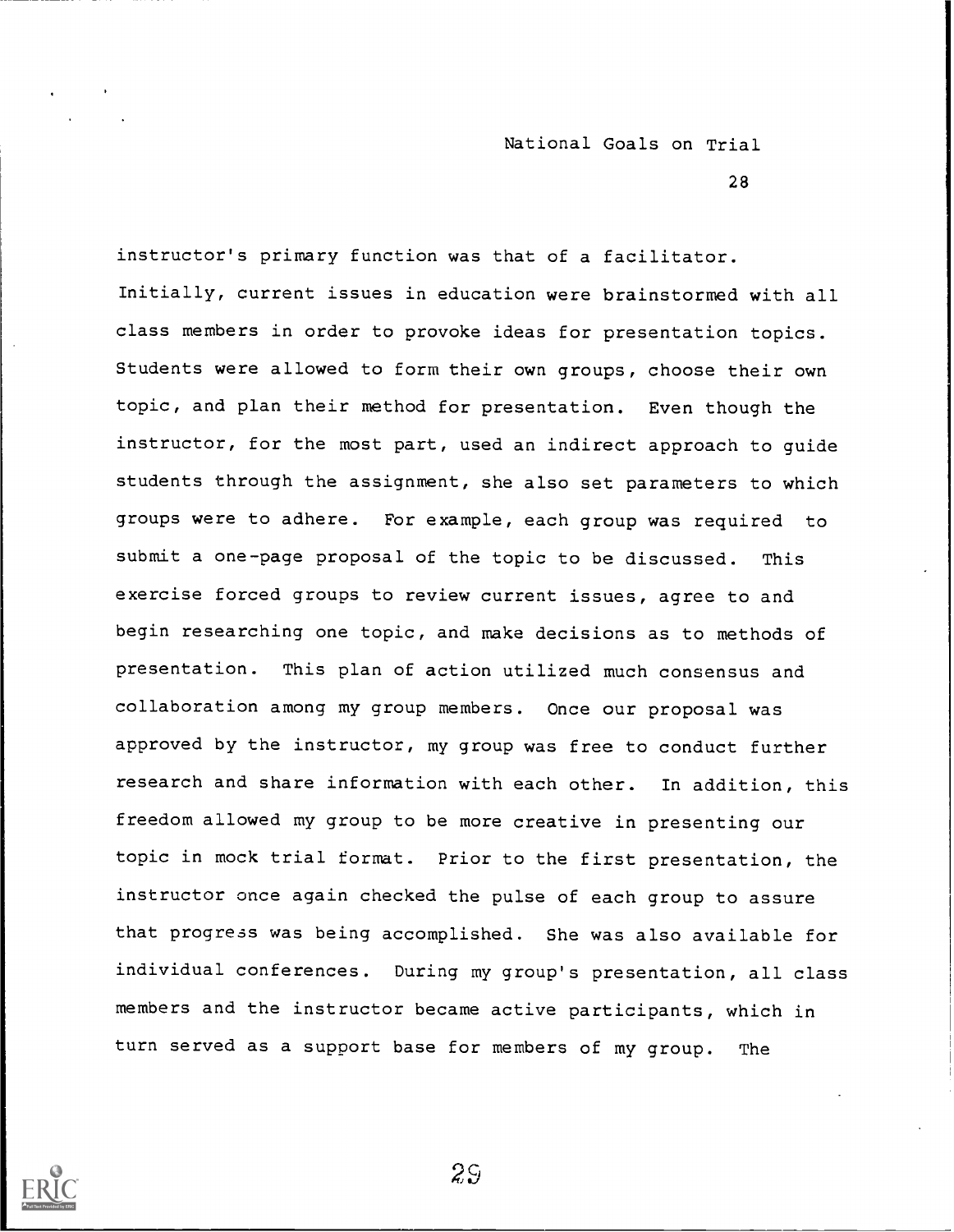29

dynamics of this active participation lent itself to increased enthusiasm of class members for the issue being examined. Once the process was complete, I realized that the three-member group and the mock trial format for presenting our issue were two ingredients that assured equal contributions from members of my group.

#### Charles

My initial reaction to the assignment was that this can be a worth while learning experience if all members of the group are willing to work and each do their part. As it turned out the group was very compatible and the project went smoothly. I felt that each member of the group was more than willing to do their fair share.

The assignment was a tremendous learning experience from three perspectives: (a) the topic had to be researched, (b) creativity was necessary, and (c) presentation skills in role playing were exercised.

Each member of the group reviewed current literature related to the topic to determine the pros and cons of the issue. The articles that were found were shared with each member of the group. We wanted each member to have the same information to prepare his/her part of the presentation. The cooperative learning



 $3()$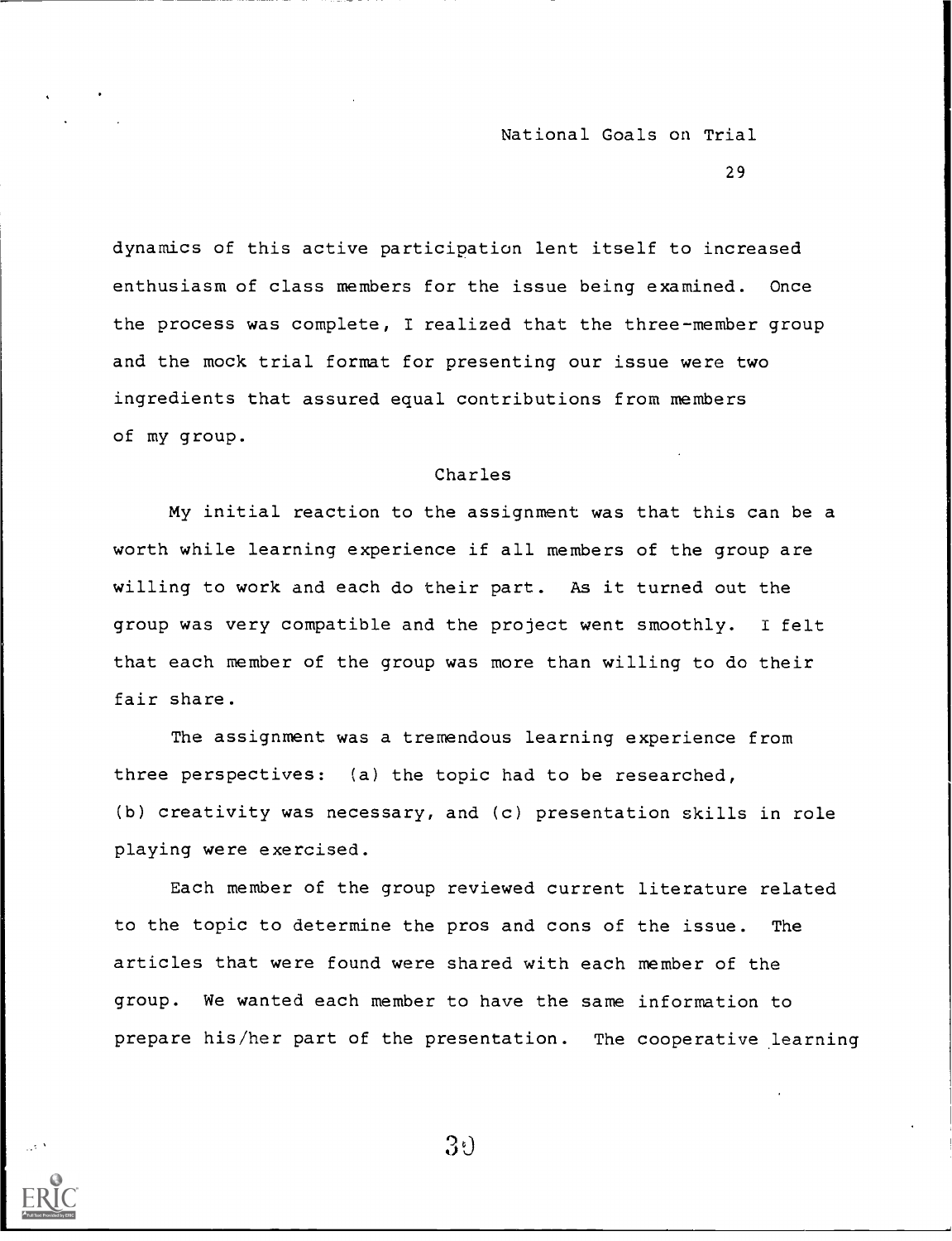30

research process was very time effective for the group.

As the group began working it was obvious that we were going to create or prepare a presentation that was somewhat original. In other words, there was no model to follow. We decided to demonstrate a courtroom scenario to present the pros and cons of the topic. Even though it was a courtroom scenario it was not exactly congruent to courtroom proceedings. For example, the moderator was not the judge but served as a facilitator would in a debate or panel discussion. Also, since our group had only three members we had to be creative in the roles that each played-sometimes playing two roles. The person representing the defense served as the expert witness as well as hi, own attorney and likewise the person representing the prosecution served as the expert witness and the attorney for that side.

The presentation skills needed were more than just giving information and opinions. Each side tried to persuade the class (the jury) that they had the best case, therefore, justification with a lot of enthusiasm was planned for. We felt that in order to make the presentation as authentic as possible each member had to stay in character from beginning to end. In addition the view of the character did not necessarily reflect the view of the person playing the character, This was a very enjoyable part of



 $3j$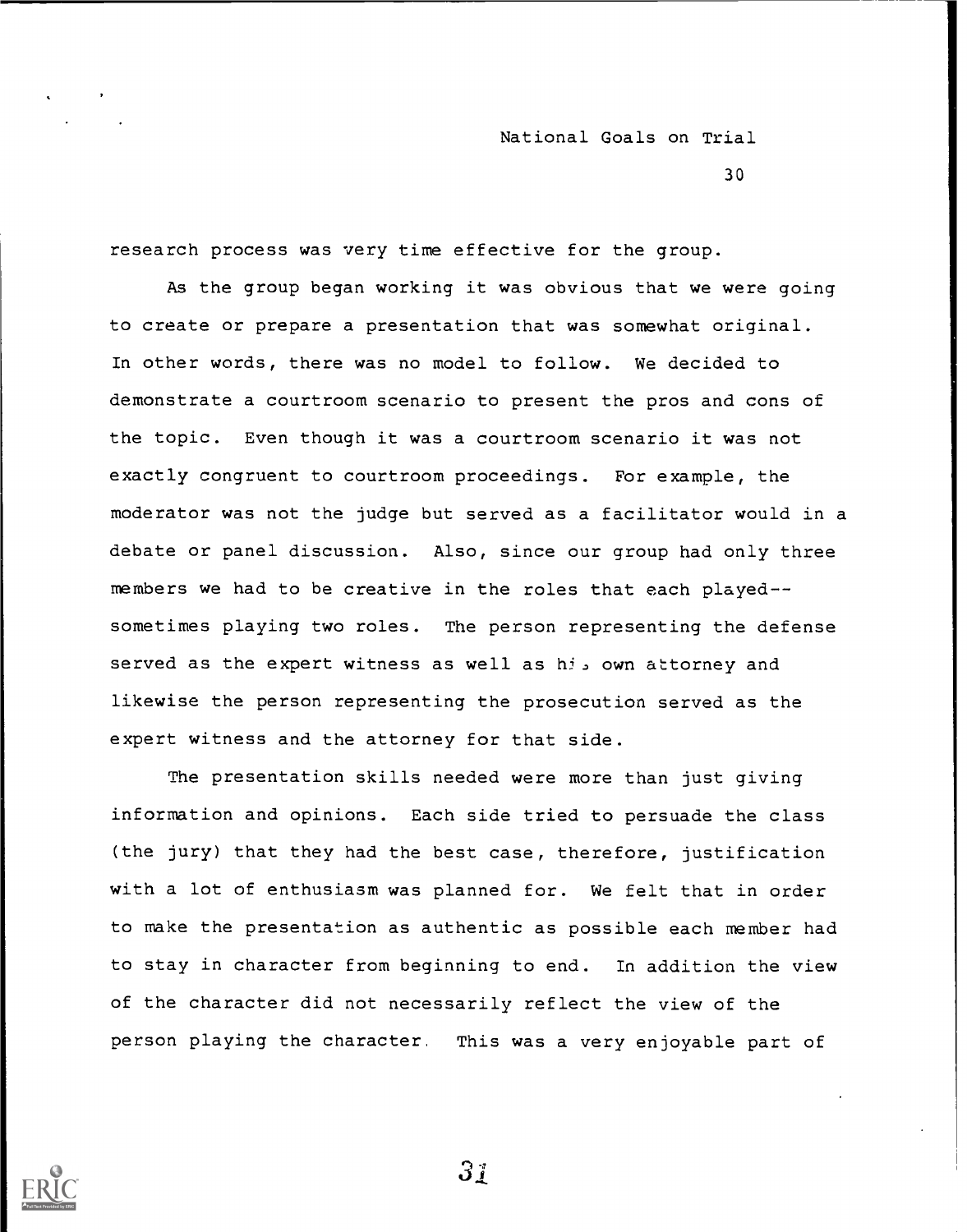31

the assignment.

The overall experience of this assignment was very positive both from the standpoint of learning about the topic as well as presenting the topic to the class. I would highly recommend it for other issues related topics.

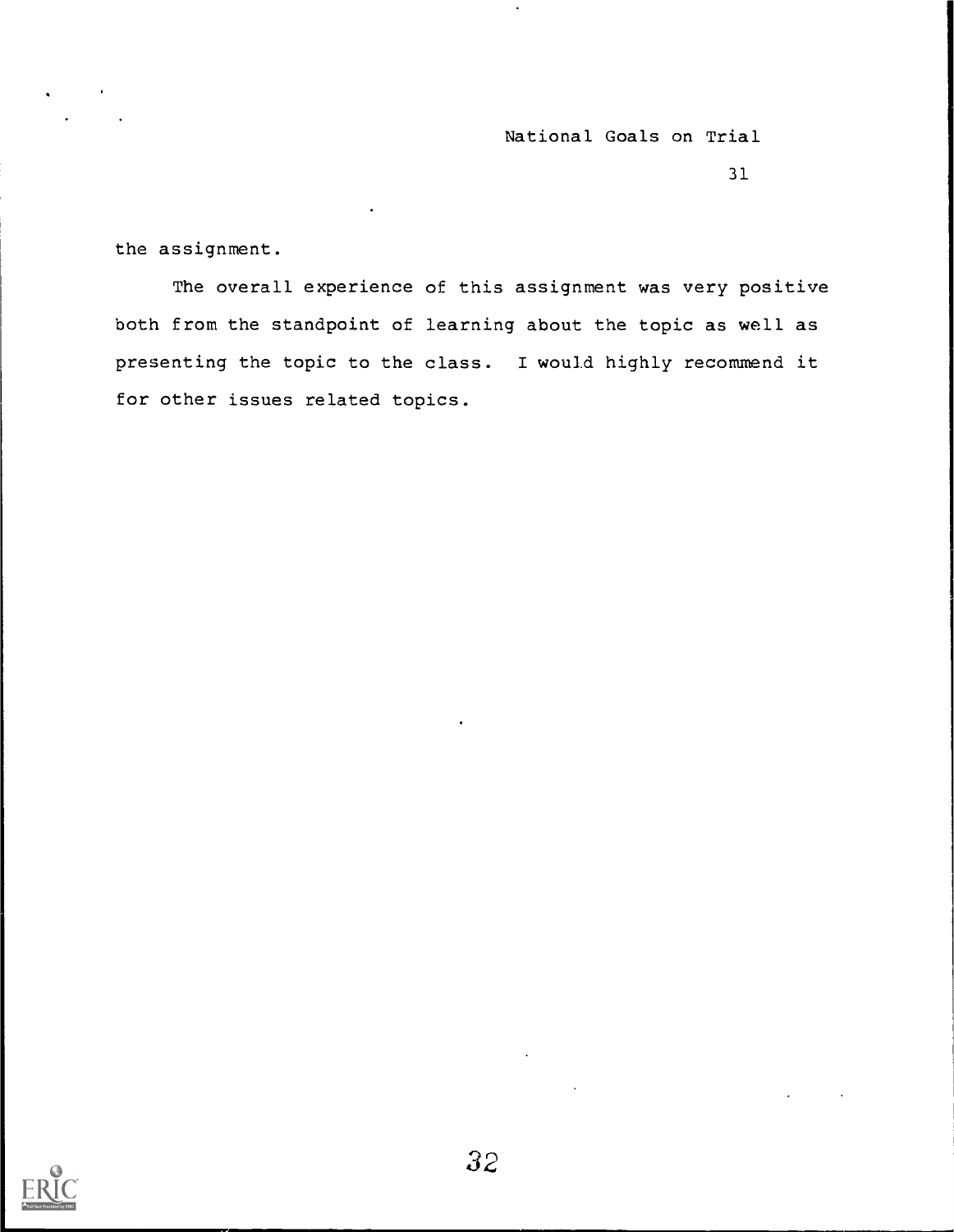32

#### REFERENCES

Ahlgren, P. (1991). Closing the math and science gap. The Education Digest, 57, 46-48. (Condensed from Agenda: America's Schools for the 21st Century, Spring 1991, 1,  $45 - 47.$ 

- Apple, M. (1983). Curricululm in the year 2000: Tensions and possibilities. Phi Delta Kappan, 64, 74-88.
- Banach, W. J. (1992). A different strategy: How about national goals for business people and politicians? [Source Unknown], 14 (2), 32.
- Bastian, A., et al. (1985). Choosing equality: The case for democratic schooling. New York: The New World Foundation. Bender, D. & Leone, B. (Eds.). (1988). Teenage sexuality:

Opposing viewpoints. San Diego, California: Greenhaven Press, Inc.

- Benderson, A. (Ed.). (1991) Annual report. Princeton, New Jersey: Educational Testing Service.
- Brandt, R. S. (1990, May). Creating a culture for change. Educational Leadership, 47 (8).
- Brandt, R. S. (1992, March). Education for employment.

Educational Leadership, 49 (6).

Breault, Rick A. Educational Reform since 1945 and its Implications for Teacher Education. EDRS, 1991. ED 341 679.

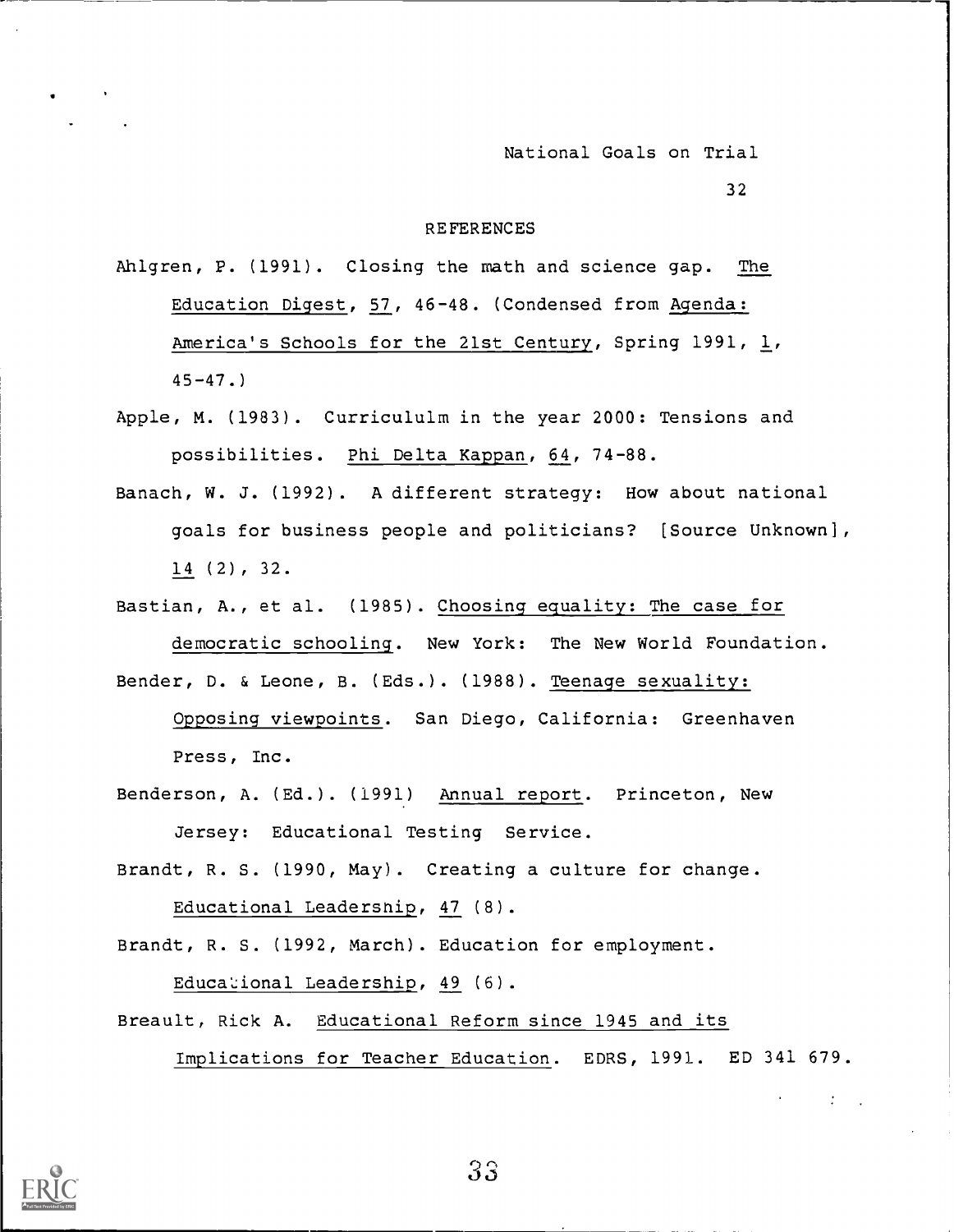Bridges, Edwin M. and Hollinger, Philip. (1991, Fall). Problem-Based Learning: A Promising Approach for Preparing Educational Administrators. UCEA REVIEW, 32, 3-8.

- Conley, S. and Bacharach, S. (1990). From school-site management to participatory school-site management. Phi Delta Kappan, 71, 539-544.
- Educational Testing Service. (April 1990). The U.S. history report card. Washington, DC: U.S. Department of Educational Research and Improvement.
- Eisner, E. W. (1991). Should America have a national curricululm? Educational Leadership, 49, 76-81.
- Gladieus, L. (Ed.). (February 1992). Update. Washington, DC: College Board.
- Glickman, C. D. (1990). Pushing school reform to a new edge: the seven ironies of school empowerment. Phi Delta Kappan, 72, 68-75.
- Gough, P. B. (Ed.). (1991). America 2000. Phi Delta Kappan, 73 (3).
- Green, Charles (1991, July). Teachers Qualitative Methods: An Interview with Phil Nyden. Teaching-Sociology 19, 396-402. Kaplan, G. R. (1991). Watch out for America 2000: it really is a crusade. The Education Digest, 57, 8-11. (Condensed from Education Week, 22 May 1991, 10, 36-37.)

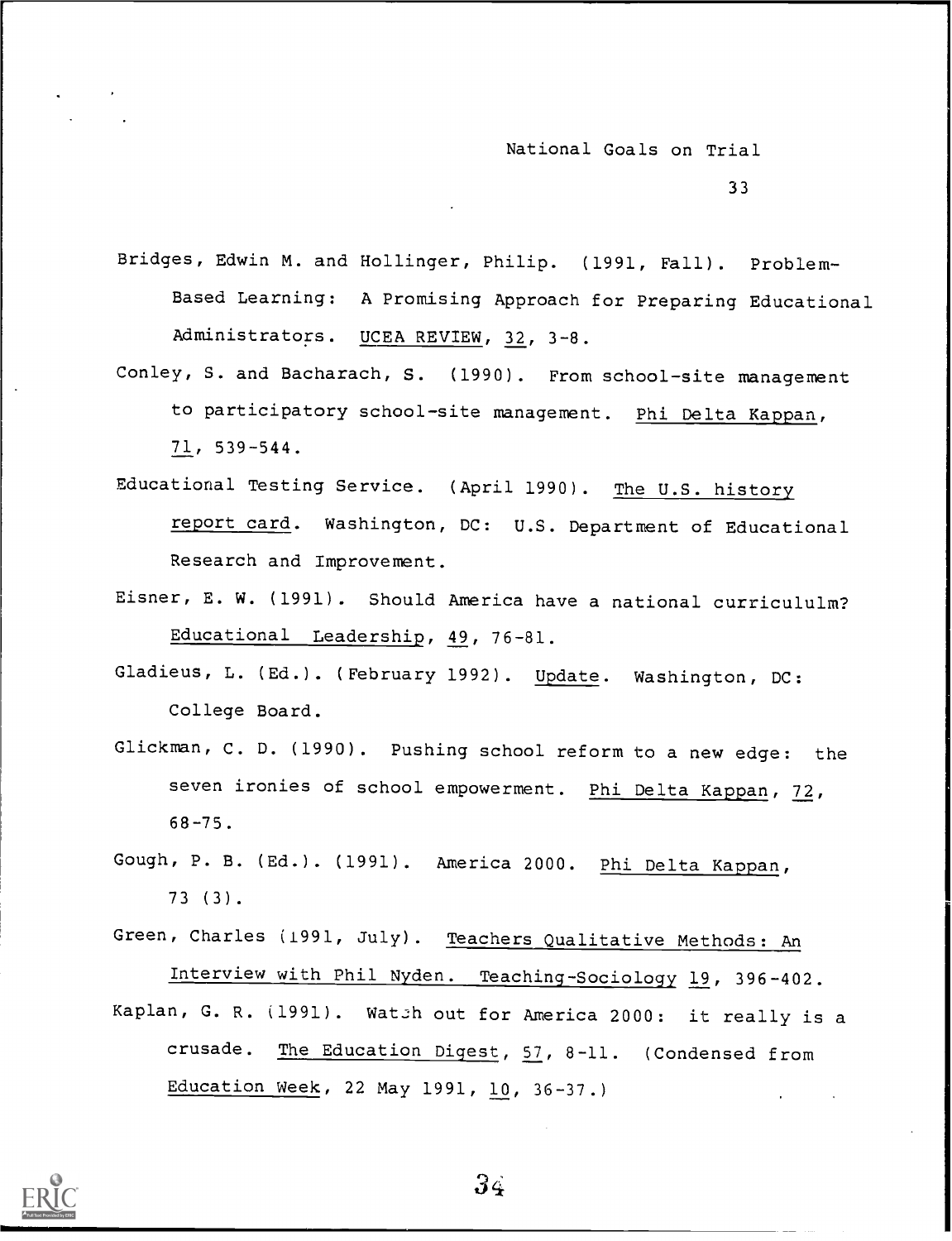34

Kellaghan, T., & Madaus, G. F. (1991). National testing: Lessons for America from Europe. Educational Leadership, 49, 87-93. Laws, B.B. (1991). Why teachers must play a role in setting national standards. Educational Leadership, 49, 37-38. Lewis, A. C. (1991). America 2000: What kind of nation? The

Education Digest, 57, 12-14. (Condensed from Phi Delta, Kappan,June 1991, 72, 734-735.

National Governors Association. (1990). The Governors Report on Education. Washington, D.C.: National Governors Association. Needham, N. (1992). Making kids measure up. NEA Today,  $11$ , p. 17.

Oliva, P. F. (1988). Developing the Curriculum. Georgia Southern College: Scott, Foresman.

Patterson, J. L., PLurkey, S. C., & Parker, J. V. (1986). Productive school systems for a nonrational world. Alexandria, VA: Association for Supervision and Curriculum Development.

Schlechty, P. C. (1991). Schools for the 21st century. San Francisco: Jossey-Bass Publishers.



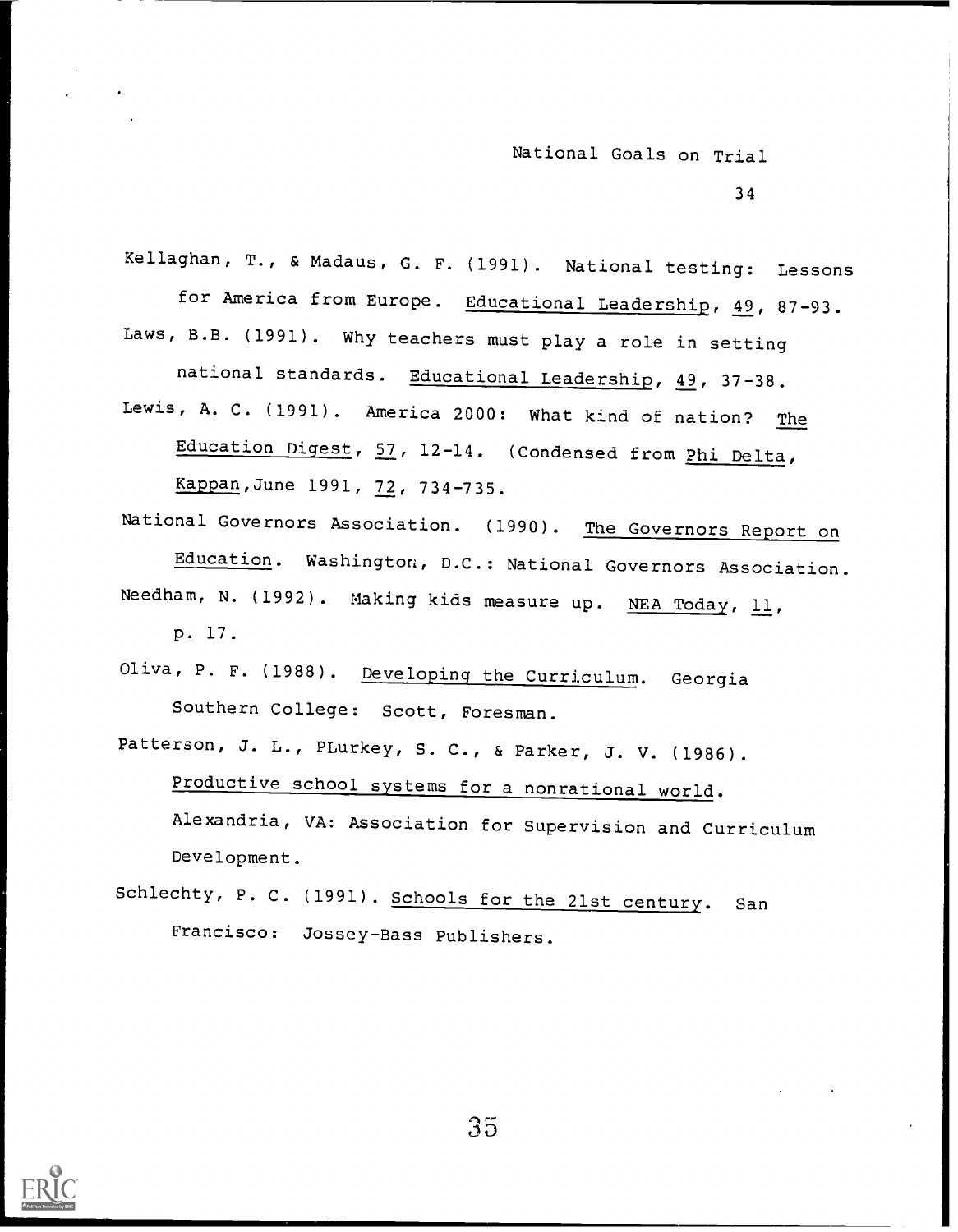35

- Schweitzer, (Moderator), Mullins, A. (Special Assistant to the State Department of Education), & Lander, D. (Director of the Bureau of Instructional Services). (1992).. Teletalk: America 2000 [Television]. Mississippi: Classroom Learning Channel.
- Slavin, R. (1989). Cooperative Learning and Student Achievement. School and Classroom Organization. NJ: Prentice-Hall, 129- 156.
- Smith, M. S., O'Day, J. A., & Cohen, D. K. (1991). A national curriculum in the United States. Educational Leadership, 49, 74-81.
- Society of Manufacturing Engineers. (1992), January). Future view: Will the workforce work? Manufacturing Engineering, pp. 46-60.
- Staff. (1992, March). Secretary of Education Alexander shares views on America 2000. NASSP Newsleader, pp 1, 7.
- U.S. Department of Education. (April 18, 1991). America 2000: An education strategy. Washington, DC: U.S. Department Printing Office.
- U.S. Department of Labor. (June, 1991). What work requires of schools: A SCANS report for America 2000. Washington, DC: U.S. Department Printing Office.

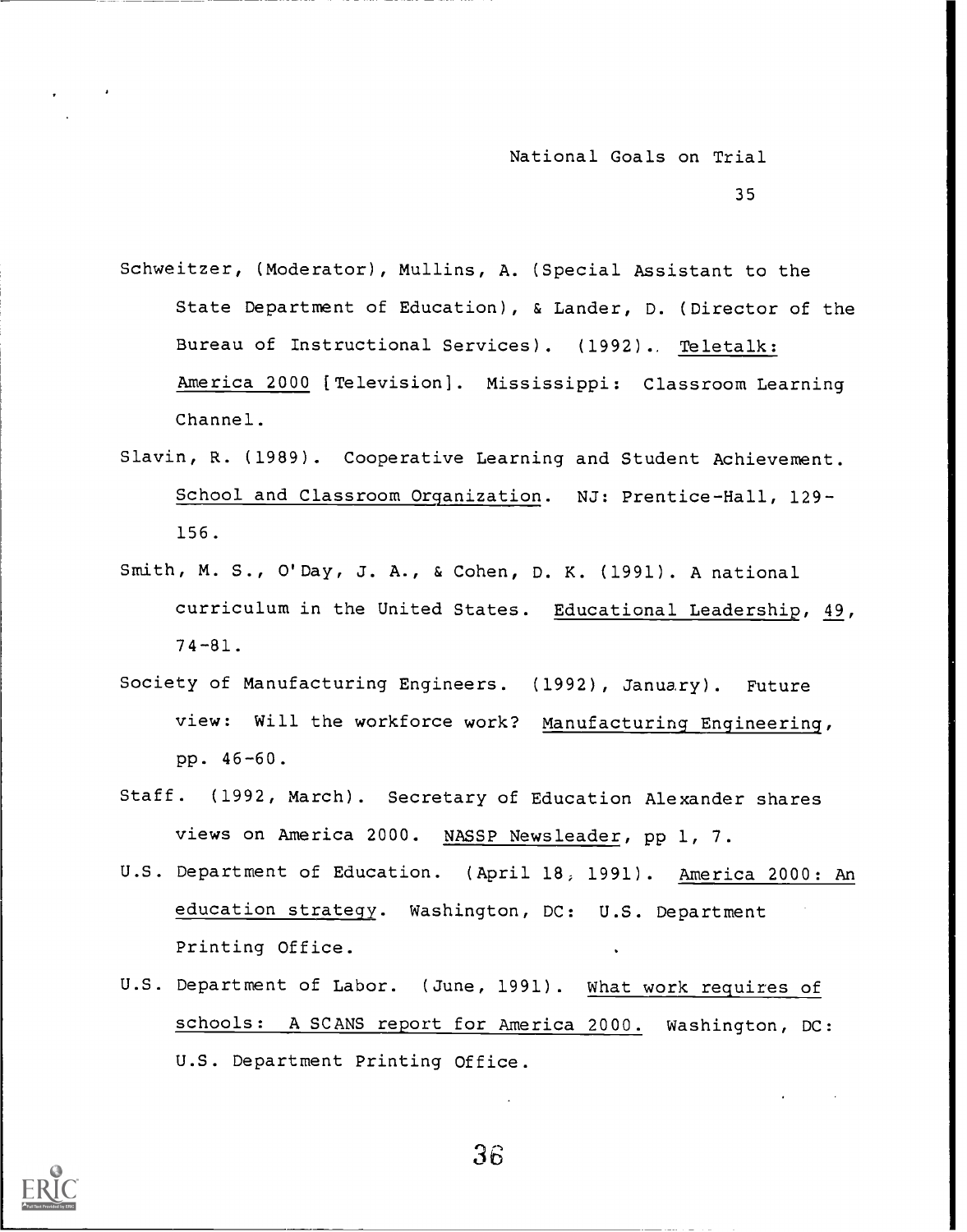- U.S. Department of Labor. (April 1992). Learning a living a blueprint for high performance. Washington, DC: U.S. Department Printing Office.
- Urbanski, A. (1991). An education reformer's New Year's resolution: Ten lies I'm going to resist. American Educator, 15 (3), 34-35.
- Wagner, C. (1992). Business tomorrow: Managing for change. The Futurist, 26 (1), 24-26.

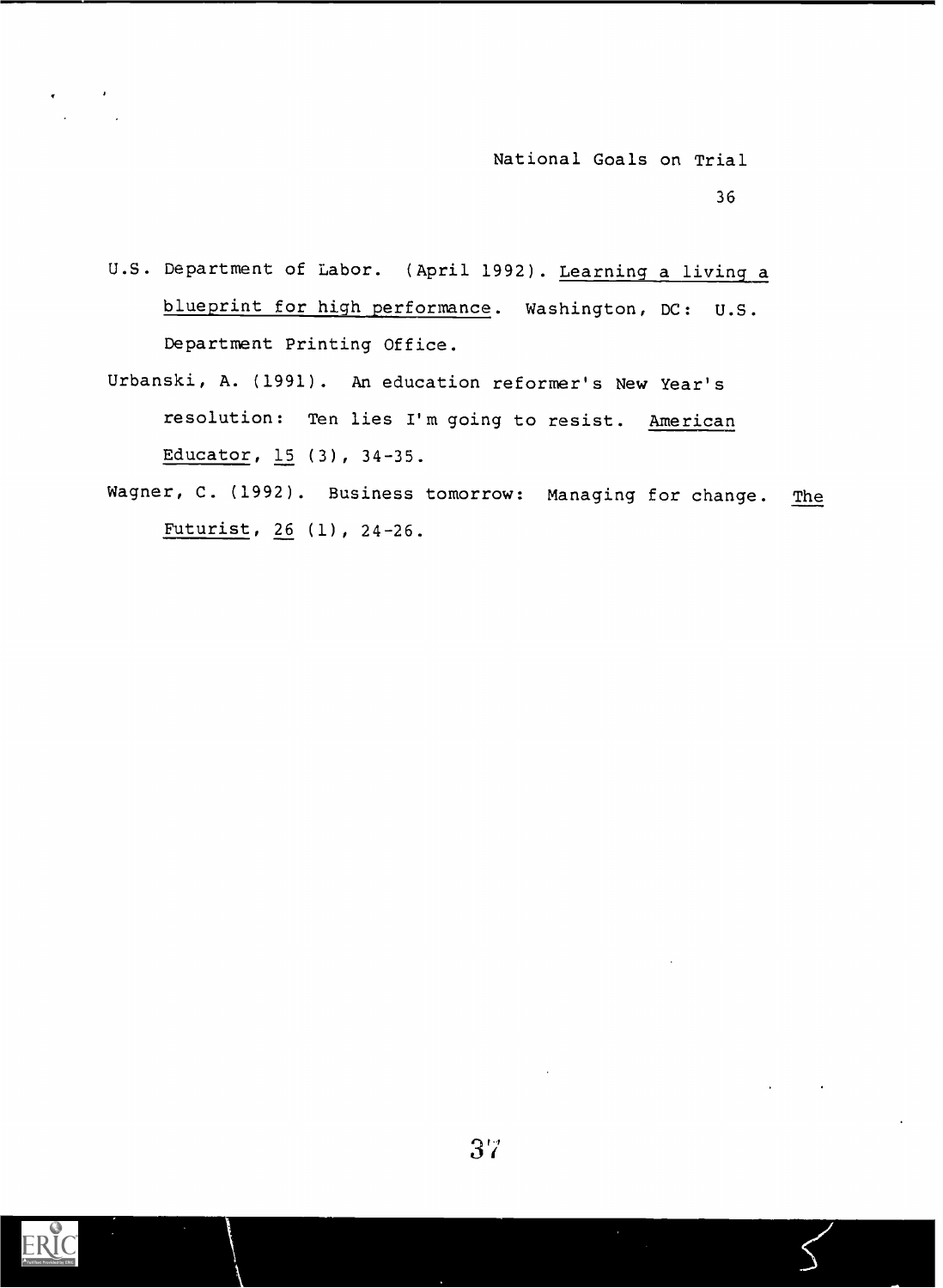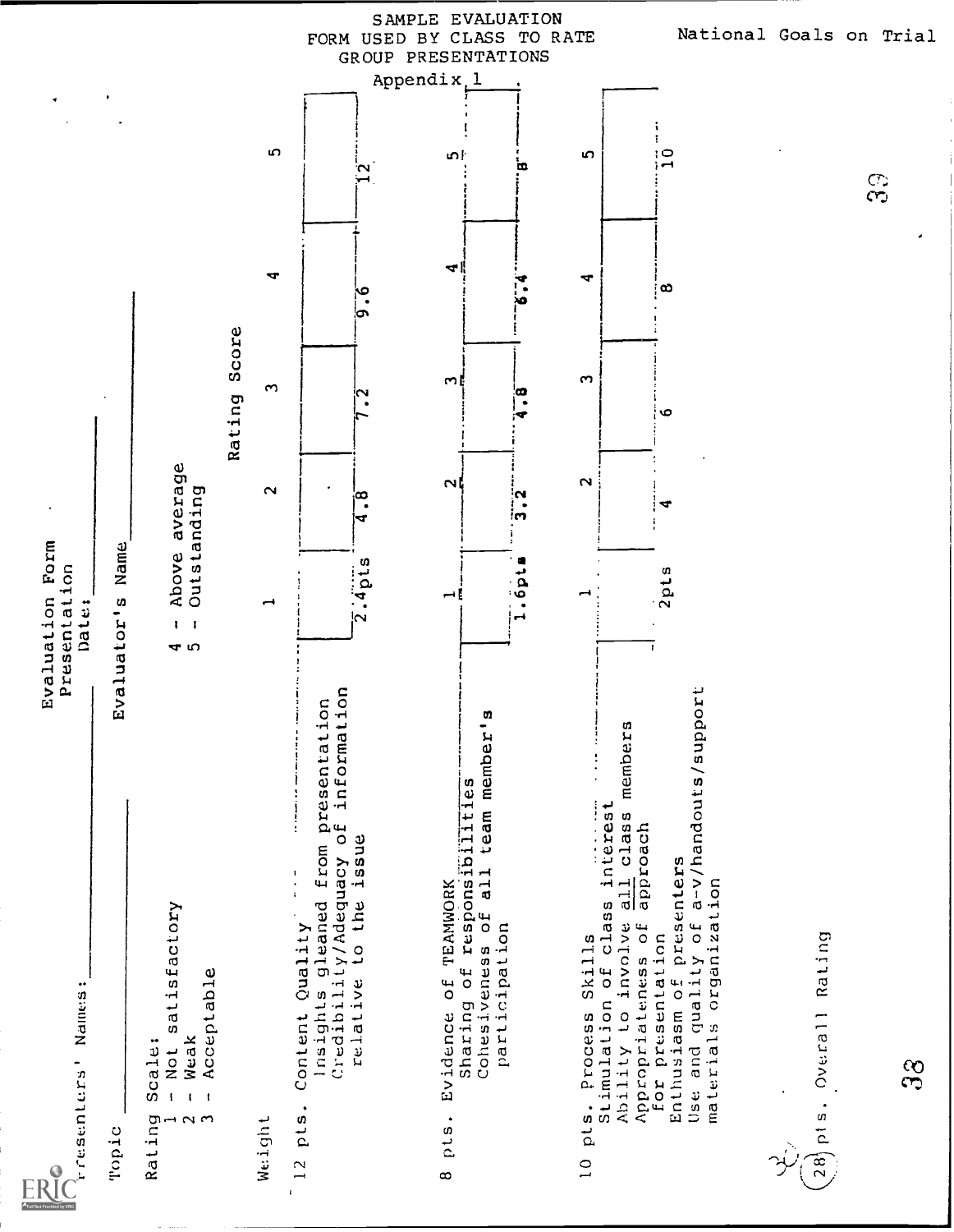## Appendix # <sup>2</sup> AGENDA: THE NATIONAL CURRICULUM GROUP'S HANDOUT FOR PRESENTATION

## I. INTRODUCTION

 $\rightarrow$ 

 $\frac{1}{2}$ 

 $\ddot{\phantom{0}}$ 

A. Definition of National Curriculum

For the purpose of this presentation a national curriculum will be defined as a national plan or a system for selecting content and organizing learning for the purpose of:

- 1. Improving teaching and learning;
- 2. Assessing school programs, teacher training, and policies that affect learning, and coordinating systematic coherence and local flexibility.
- B. Objectives
	- 1. To present and discuss reasons in support of a national curriculum
	- 2. To present and discuss reasons in opposition of a national curriculum
- C. Teletalk: America 2000 (Videotape)
- D. Activity  $\neq$ 1 (Handout)
	- 1. Meet as one group (entire class) and select a member who will serve as the foreman of the jury;
	- 2. Separate into two groups (as assigned on handout) and work on Activity #1
	- 3. Report
- E. Future View: Will the Workforce Work?

[BREAK AND REFRESHMENTS]

- II. NATIONAL CURRICULUM ON TRIAL
	- A. Introductions
		- 1. "For": Charles Scriber
		- 2. "Against": Priscilla DeVille
		- 3. Moderator: Ann Georgian
		- 4. Judge: Dr. Gupton
		- 5. Jury: Class Members
	- B. Rules/Understandings
		- 1. Views expressed--not necessarily the personal views of the presenters;
		- 2. Presenters--to stay in role the entire time;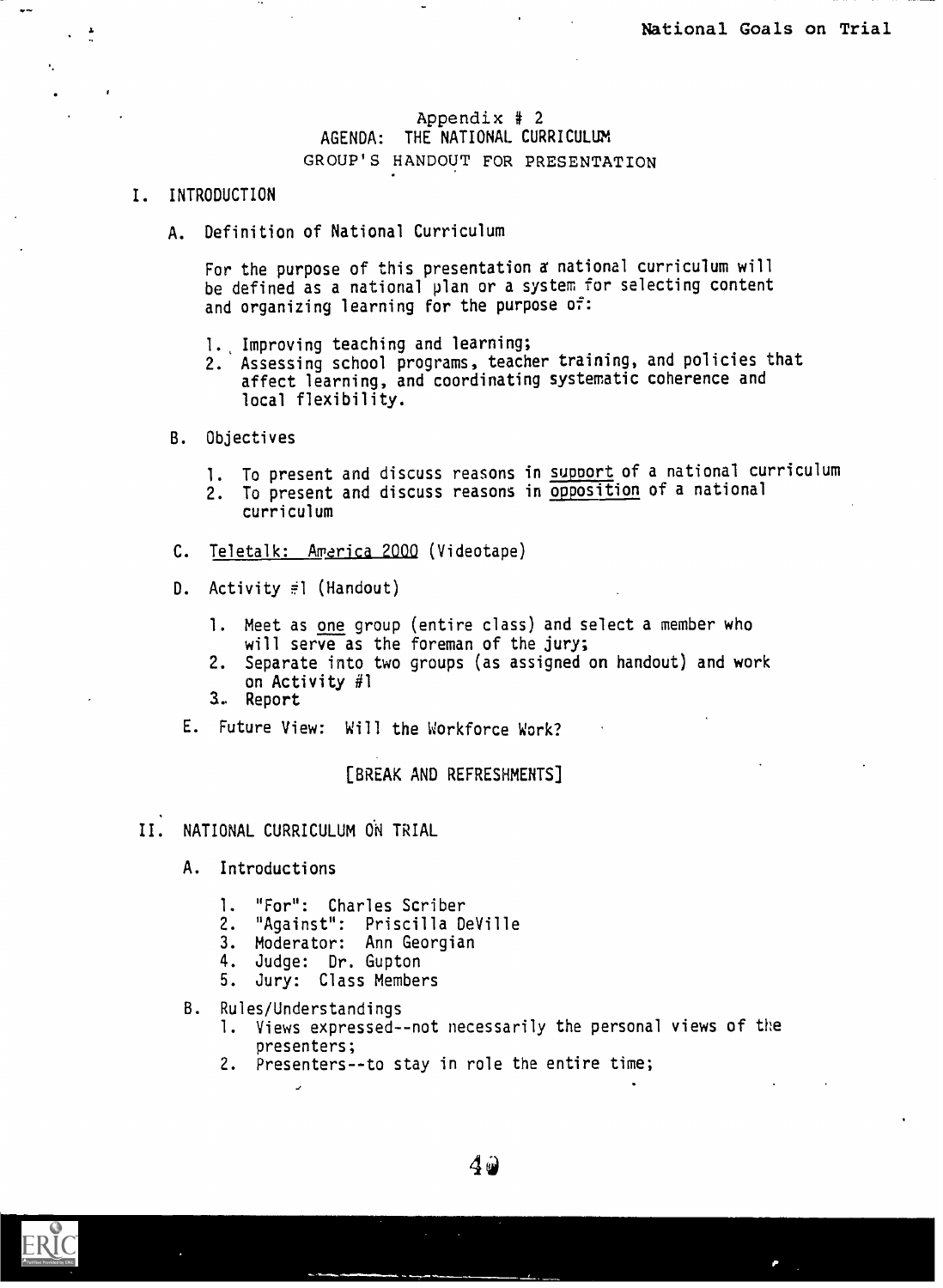## Page 2

National Curriculum

- 
- 3. Two types of questions--asked of each presenter (a) First group of questions--to allow each presenter to support his/her argument; begin with proponent of national curriculum
	- (b) Second group of questions--to serve as cross examination questions (such as those that would come from a prosecuting<br>attorney)
- 4. Moderator--to act as timekeeper
- 4. Moderator--to act as timekeeper 5. Jury--expected to listen and take notes on handout provided
- 6. Jury Foreman--may ask one(1) question of each stance if jury does not feel the issues were not covered adequately
- III. ACTIVITY #2: DELIBERATION OF JURY (Handout)
- IV. VERDICT SUPPORTED BY REASONS
	- A. Report by jury foreman
	- B. No discussion allowed
- 
- V. WRAP-UP<br>A. Concluding Remarks: Review of Specific Objectives
	- A. Concluding Remarks: Review of Specific Objectives A. Concluding Remarks: Reflex Dout National Goals for Business People<br>B. A Different Strategy: How About National Goals for Business People
	- and Politicians?
	- C. Evaluation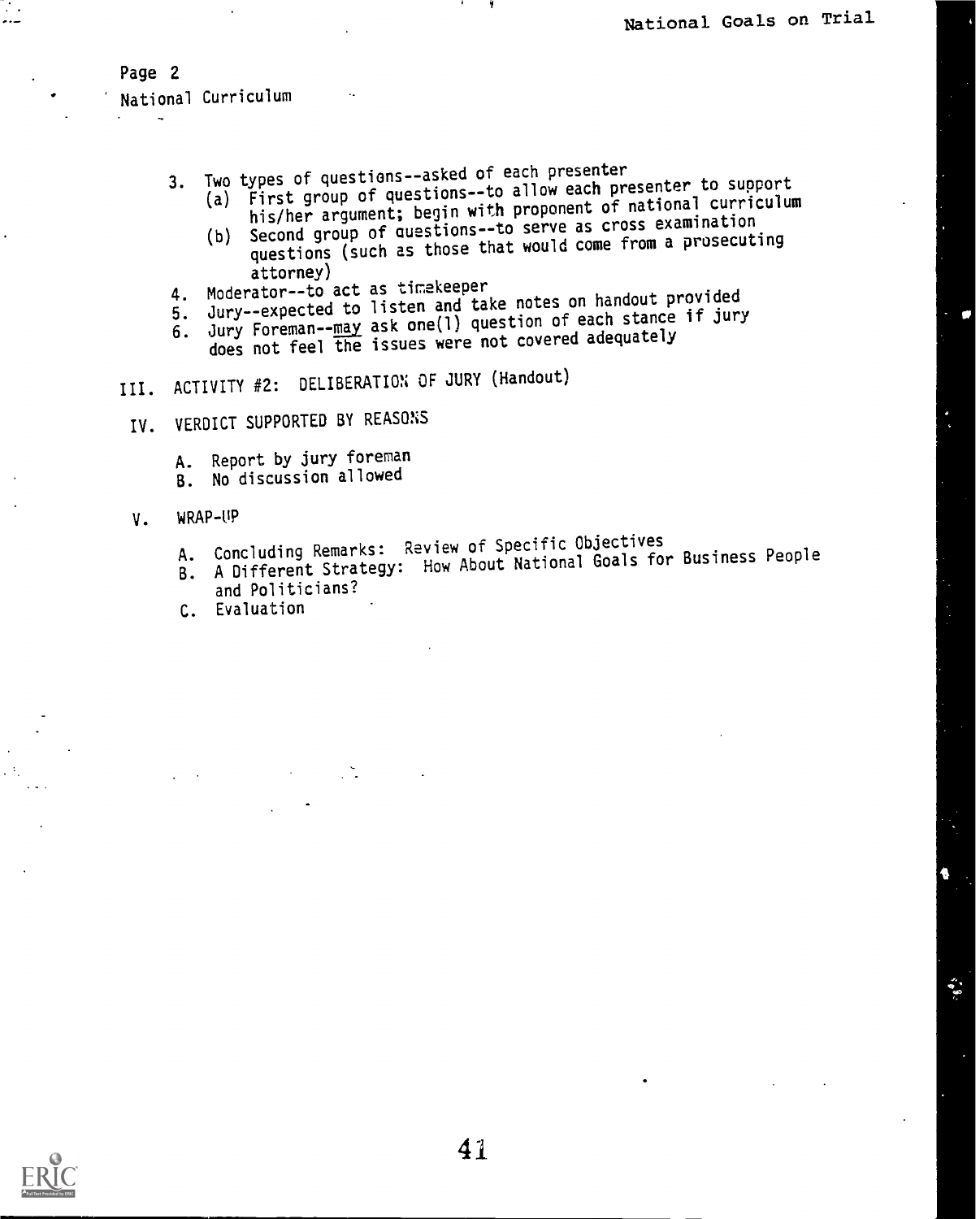Page 3

National Curriculum

NATIONAL AND STATE EDUCATION GOALS

PRESIDENT BUSH'S EDUCATION PLAN "AMERICA 2000" IS INTERESTING BECAUSE HE PROMISES A LOT:

- \* ALL CHILDREN WILL START SCHOOL READY TO LEARN;
- \* THE HIGH SCHOOL GRADUATION RATE WILL INCREASE TO AT LEAST 90 PERCENT;
- \* STUDENTS WILL DEMONSTRATE COMPETENCY IN CHALLENGING SUBJECTS AND WILL BE PREPARED FOR RESPONSIBLE CITIZENSHIP, FURTHER LEARNING, AND PRODUCTIVE EMPLOYMENT;
- \* STUDENTS WILL BE FIRST IN THE WORLD IN SCIENCE AND MATHEMATICS ACHIEVEMENT;
- \* EVERY ADULT WILL BE LITERATE AND POSSESS COMPETITIVE SKILLS IN A GLOBAL ECONOMY;
- \* EVERY SCHOOL WILL BE FREE OF DRUGS AND VIOLENCE AND WILL OFFER A DISCIPLINED ENVIRONMENT CONDUCIVE TO LEARNING.

BUSH HAS ALSO PROPOSED A NATIONAL TEST.

FORDICE THEN PROPOSED "MISSISSIPPI 2000" WHICH PROMISES:

- \* SCHOOLS OF CHOICE;
- \* TYING TEACHER RAISES AND PROMOTION TO CLASSROOM PERFORMANCE;
- \* REQUIRING SCHOOLS TO PUBLISH ANNUAL "REPORT CARDS" WITH INFORMATION ON TEST SCORES AND DROPOUT RATES;
- \* REDUCING ADMINISTRATIVE COSTS IN DISTRICTS.(FORDICE SAID ON THE CAMPAIGN TRAIL THAT DISTRICTS SPEND AS MUCH AS 40% ON ADMINISTRATION. THE STATE DEPARTMENT OF EDUCATION COMPUTES THAT OF THE \$3,188 AVERAGE EXPENDITURE PER STUDENT, \$923 (29%) WAS SPENT FOR COUNSELLING, ADMINISTRATION, AND TRANSPORTATION.)

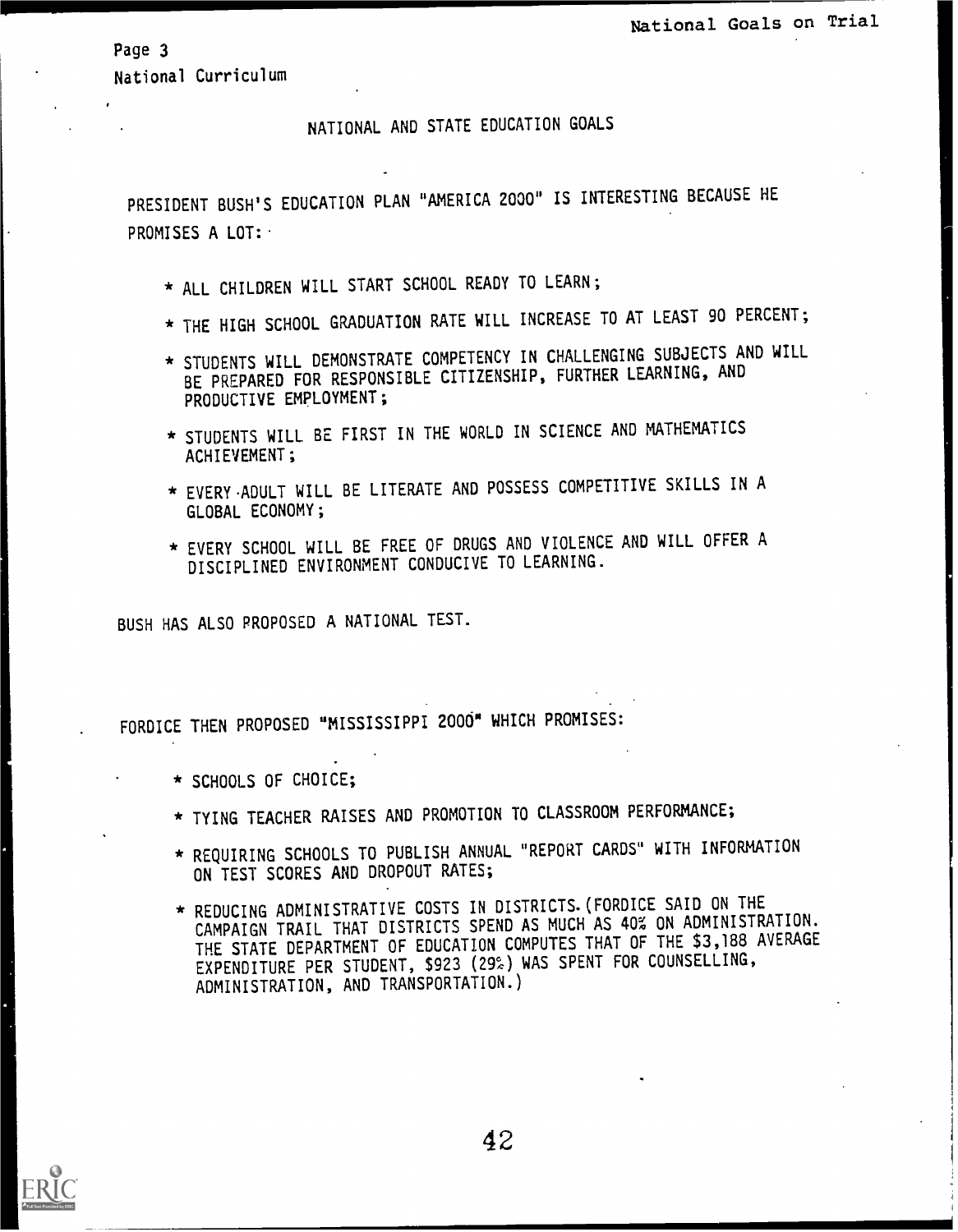Activity #1: National Curriculum

INTRODUCTION:

For the purpose of this presentation a national curriculum will be defined as a national plan or a system for selecting content and organizing learning for the purposes of: (a) improving teaching and learning; and (b) assessing school programs, teacher training, and policies that affect learning, and coordinating systematic coherence and local flexibility.

GROUP 1: Evelyn, Gwen, Charles Lee, Dr. Gupton

Discuss the impact that implementing a national curriculum would have on

List five(5) advantages and five(5) disadvantages of a national curriculum with regard to students and parents.

### Advantages:

1.

2.

3.

4.

5.

## Disadvantages:

- 1.
- 2.
- 3.
- 4
- 
- 5.

(OVER FOR GROUP 2 ACTIVITY)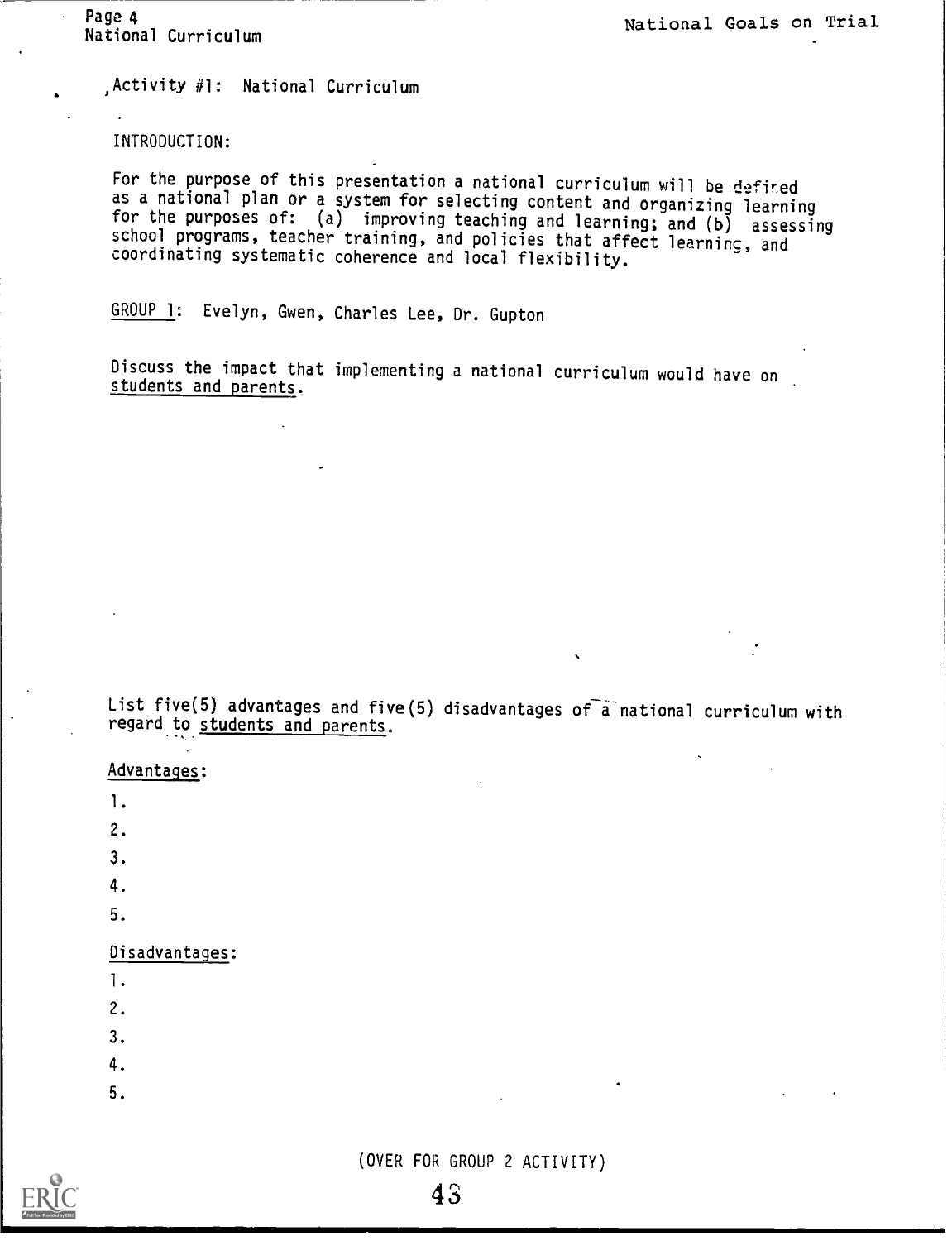Page 5

National Curriculum

## WORKFORCE 2000: FIVE DEMOGRAPHIC FACTS

#### THE SHRINKING POOL

- 1. By 2000, the population will probably be only 15% greater than in 1985.
- 2. The U.S. Bureau of Statistics estimates 7%-18% growth (based on the return of large families, lower death rates through advances in cancer and AIDS treatment, and many immigrants).

#### MORE OLDER WORKERS

- 1. As the population (and workforce) average age rises, the pool of young workers shrinks.
- 2. In 19b6-2000, 38% more people will be in age group 35-47.

67% more will be in age group 48-53.

3. At the turn of the century, only 13% of the population will be young (20-29 years of age).

#### MORE WOMEN

There will be more women workers, though the rate at which they join the workforce will taper off.

#### MORE MINORITIES

Minorities will make up a larger proportion of workers than in the past.

#### MORE IMMIGRANTS

More new workers will be immigrants than at any time since World War I.

SOURCE: January 1992, Manufacturing Engineering

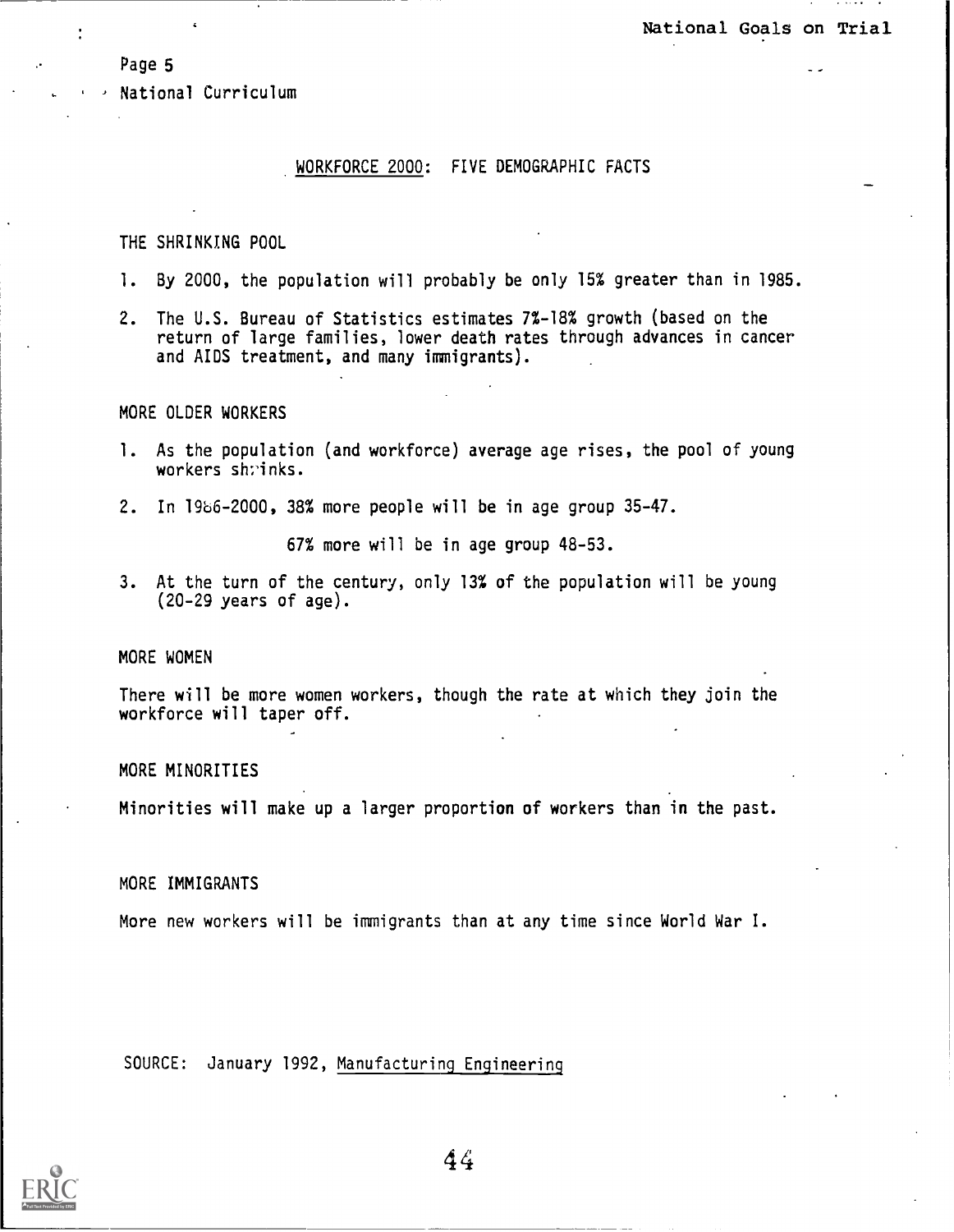Page 6

t

National Curri:ulum

THESE FACTS ULTIMATELY LEAD TO.....................THE SKILLS GAP

- 1. The private sector's training efforts, which now affect one of every 10 workers, would have to reach three of every 10. The cost: SEE billion.
- 2. Why is the bill so high?
	- a. Bureat of Census tells us that one out of every four births in the U.S. in 1990 was illegitimate.

--57% to black women --23% to Hispanic women  $-17<sup>2</sup>$  to white women

- b. Over two-thirds of births to teenage mothers were illegitimate, and  $90\%$  o<sup> $\pm$ </sup> births to black teenagers were illegitimate.
- c. Babies born out of wedlock are likely to be poor and disadva-taged, but pabies born to teenagers are at greatest risk.
- 3. Today:

\*One of eight employees reads at no better than fourth grade level.

\*One in five reads at eighth grade level:

- \*The National Association of Manufacturers (NAM) expects that U.S. employers will soon be hiring a million workers a year who cannct read, write, or count adequately. Those already at work will have to be trained- -all 30 million of them.
- \*As jobs grow more demanding, education and training deficiencies will conzinue to cause a fundamental mismatch between jobs and workers that will necessitate a substantial expansion in corporate training.

SOURCE: January 1992, Manufacturing Engineering

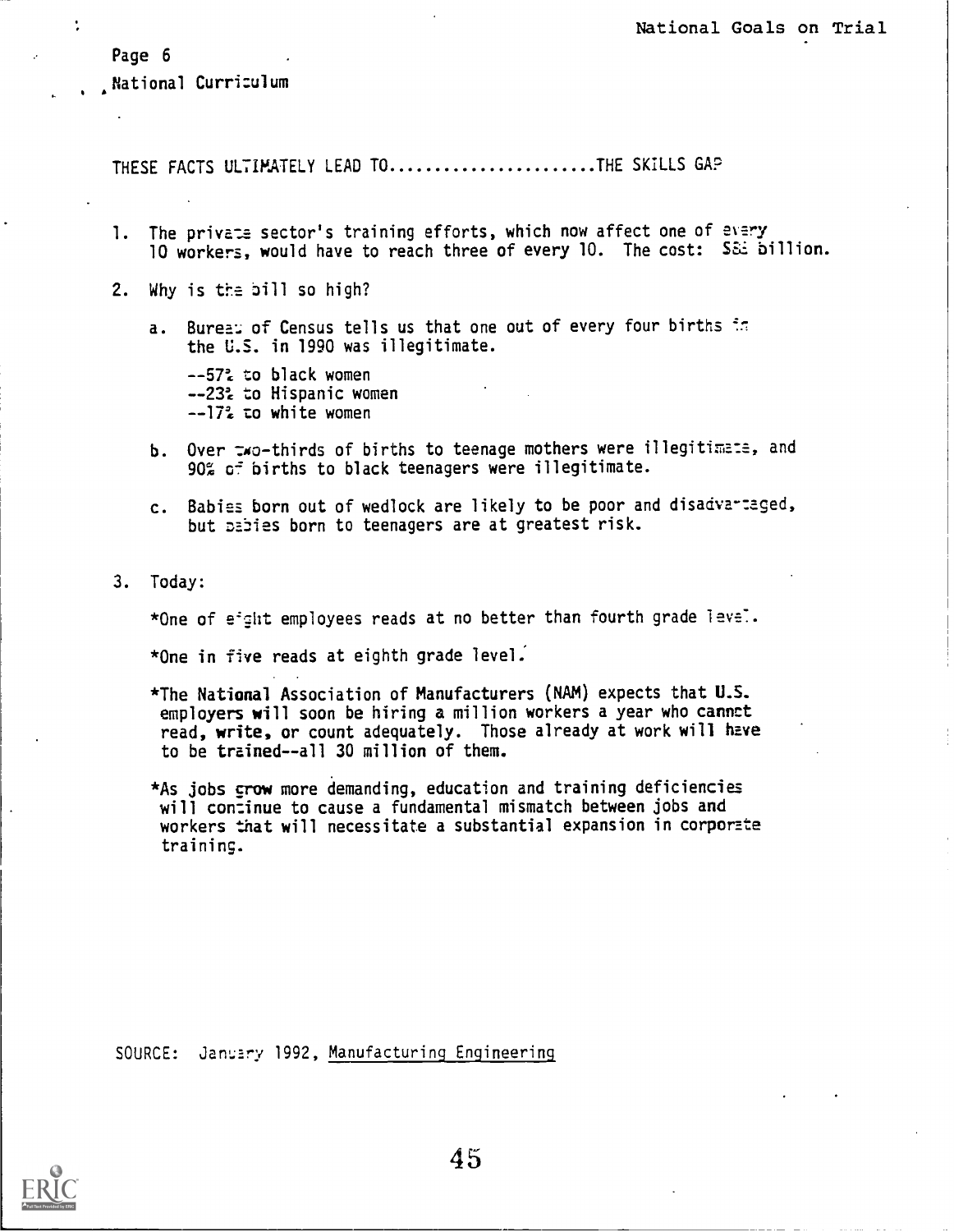Page 7 and 1998 and 1999 and 1999 and 1999 and 1999 and 1999 and 1999 and 1999 and 1999 and 1999 and 1999 and 1999 and 1999 and 1999 and 1999 and 1999 and 1999 and 1999 and 1999 and 1999 and 1999 and 1999 and 1999 and 1999

National Curriculum

 $\ddot{\phantom{a}}$ 

MANUFACTURING 2002

|  | OLD PARADIGM. |  |
|--|---------------|--|
|--|---------------|--|

## NEW PARADIGM

INSPECTORS RESPONSIBLE FOR QUALITY WORKERS RESPONSIBLE FOR QUALITY

STATIC JOB ASSIGNMENTS WORKER EMPOWERMENT

QUANTITY OVER QUALITY QUALITY OVER QUANTITY

INDIVIDUAL INCENTIVES GROUP INCENTIVES

 $r \rightarrow -$ 

/

LOCAL\ORIENTATION GLOBAL ORIENTATION

INDIVIDUAL EFFORTS PARTNERSHIPS

ONE WORKER AT ONE MACHINE "SELF-DIRECTED WORK TEAMS AT MACHINES

 $\mathcal{A}^{\mathcal{A}}$  ,  $\mathcal{A}^{\mathcal{A}}$ 

"MANAGEMENT THINKS, YOU DO" "MANAGEMENT AND WORKERS THINK AND DO"

PRICE AND SUPPLY **Example 20 SERVICE** PRICE AND SUPPLY

COMPETITION COLLABORATION

COLLUSION/ANTITRUST MANUFACTURER NETWORKS

"LET THE BUYER BEWARE" EXTERNAL AND INTERNAL CUSTOMERS

 $\mathcal{A}_{\mathcal{A}}$  and  $\mathcal{A}_{\mathcal{A}}$  are the set of  $\mathcal{A}_{\mathcal{A}}$ 

 $\mathcal{L}^{\text{max}}(\mathcal{L}^{\text{max}})$  , where  $\mathcal{L}^{\text{max}}(\mathcal{L}^{\text{max}})$ 

SINGLE JOB SKILLS JOB CLUSTERS/SKILL FAMILIES

MUSCLE POWER SMART MACHINERY

SPORADIC TRAINING CONSTANT TRAINING

"DEGREE" EDUCATION LIFELONG OR COMPETENCY-BASED LEARNING

SOURCE: Society of Manufacturing Engineers. (1992, January). Future view: Will the workforce work? <u>Manufacturing Engineering</u>, pp. 46–60.

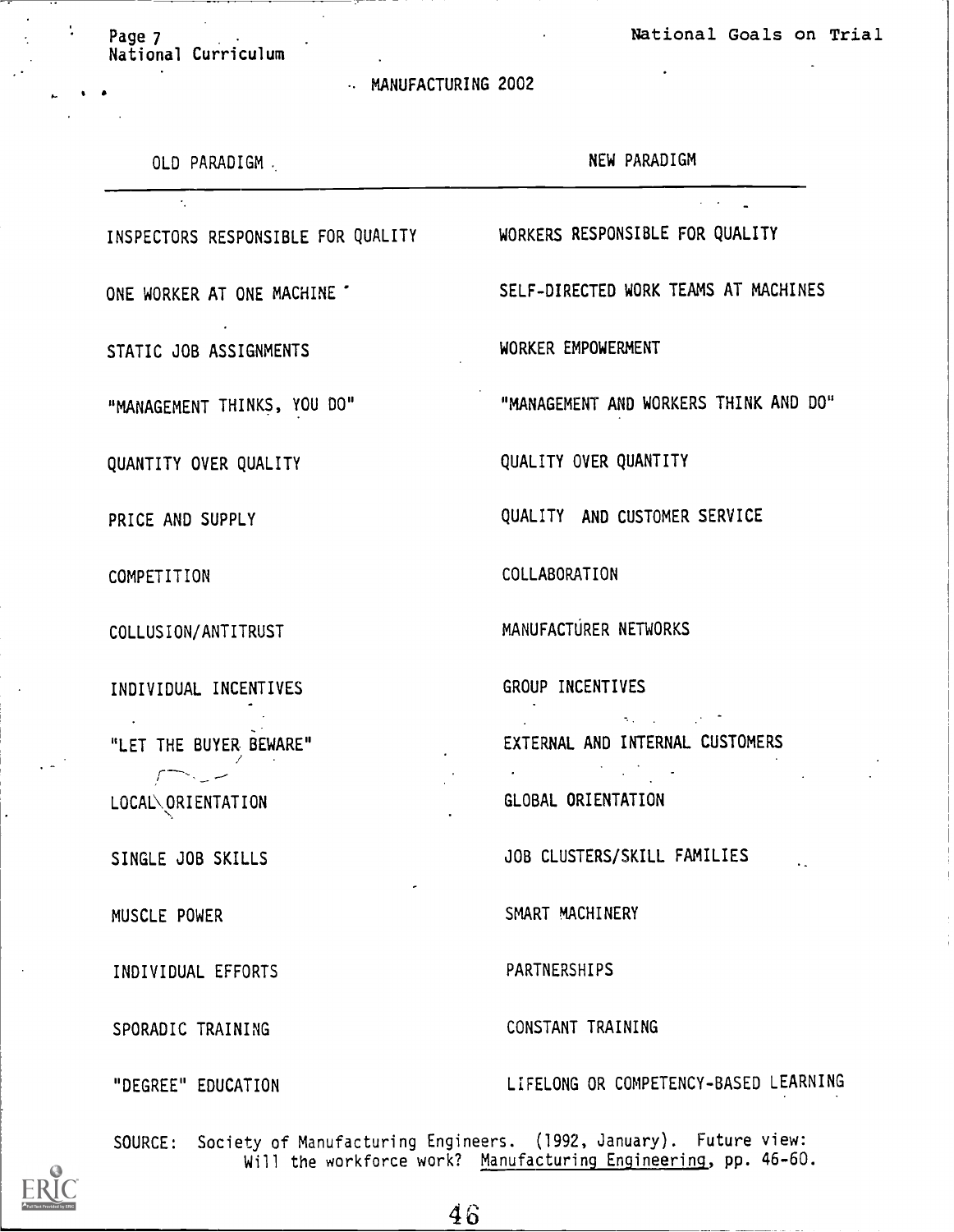$\mathcal{L}_{\mathbf{r}}$ 

: Page 8<br>National Curriculum

Activity #2: National Curriculum

 $\ddot{\phantom{a}}$ 

Jury Notes:

 $\epsilon = 4$ 

 $\bar{\mathbf{k}}$  $\ddot{\phantom{a}}$ 

 $\ddot{\phantom{a}}$ 

 $\mathcal{O}_{\mathcal{O}_{\mathcal{A},\mathcal{A}}}$  $\mathcal{L}$  $\frac{1}{2}$  .

Verdict:  $\mathcal{L}(\mathcal{A})$  and  $\mathcal{L}(\mathcal{A})$ 

Reasons To Support Verdict: